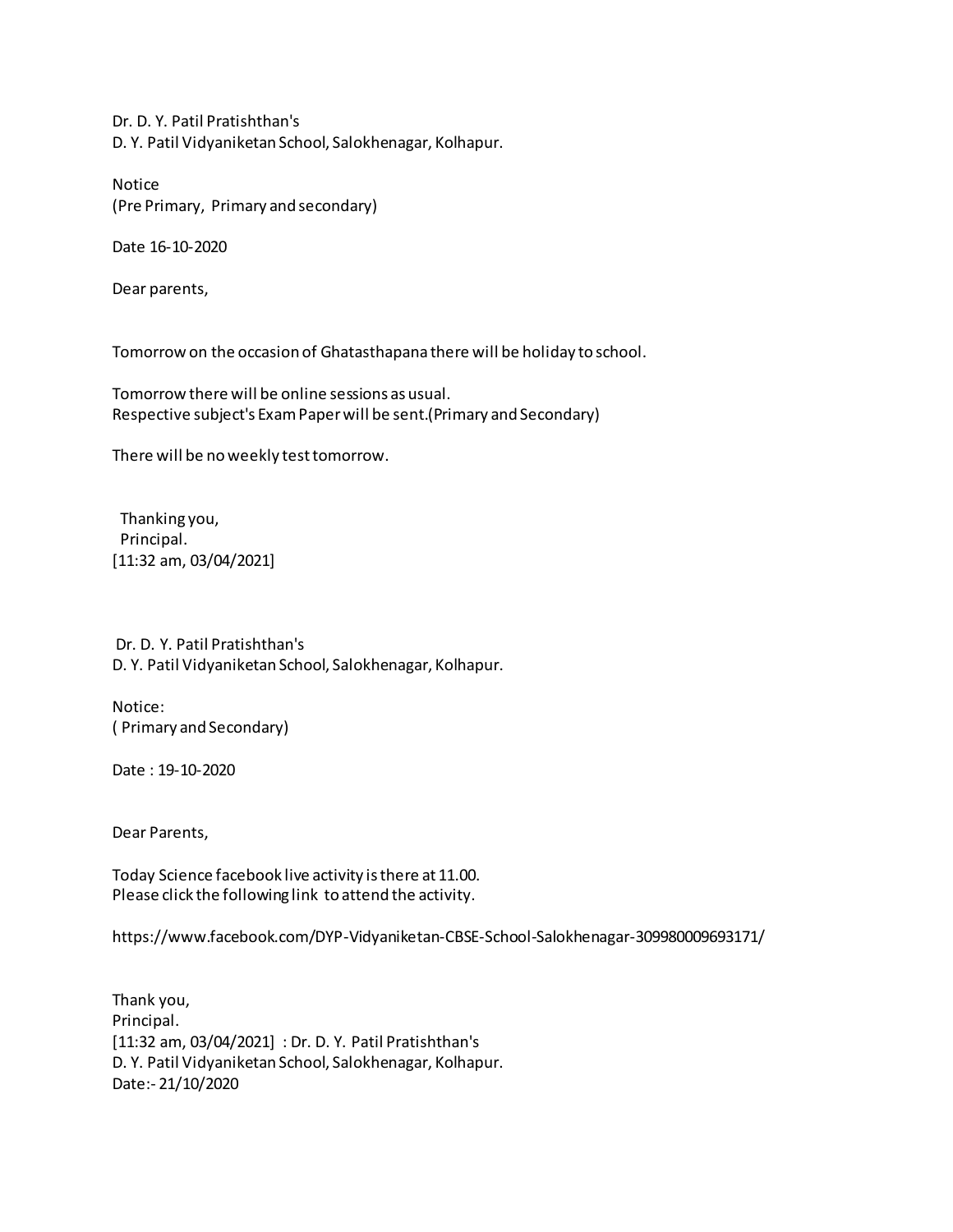Notice (Pre - Primary, Primary, Secondary)

Dear Parents,

Parents are requested to pay 3rd Installment of fees before 31st Oct. 2020.

1st Installment - (April 2020)

Pre Primary - Rs. 10,000/- Std. I to IV - Rs. 12,000/- Std. V to VII - Rs. 15,000/- Std. VIII - Rs. 18,000/-

2nd Installment - (July 2020)

Pre Primary - Rs. 10,000/- Std. I to IV - Rs. 10,000/- Std. V to VII - Rs. 10,000/- Std. VIII - Rs. 10,000/-

3rd Installment - (October 2020)

Std. I to IV - Rs. 10,000/- Std. V to VII - Rs. 10,000/- Std. VIII - Rs. 10,000/-

> Those who have already paid please ignore. Those who want to pay the fees online following are the details:-

R… [11:32 am, 03/04/2021] : Dr. D. Y. Patil Pratishthan's D. Y. Patil Vidyaniketan School, Salokhenagar, Kolhapur.

Notice: ( Primary and Secondary)

Date : 24-10-2020

Dear Parents,

Today Sanskrit facebook live activity is there at 11.00 am.

Please click the following link to watch the activity.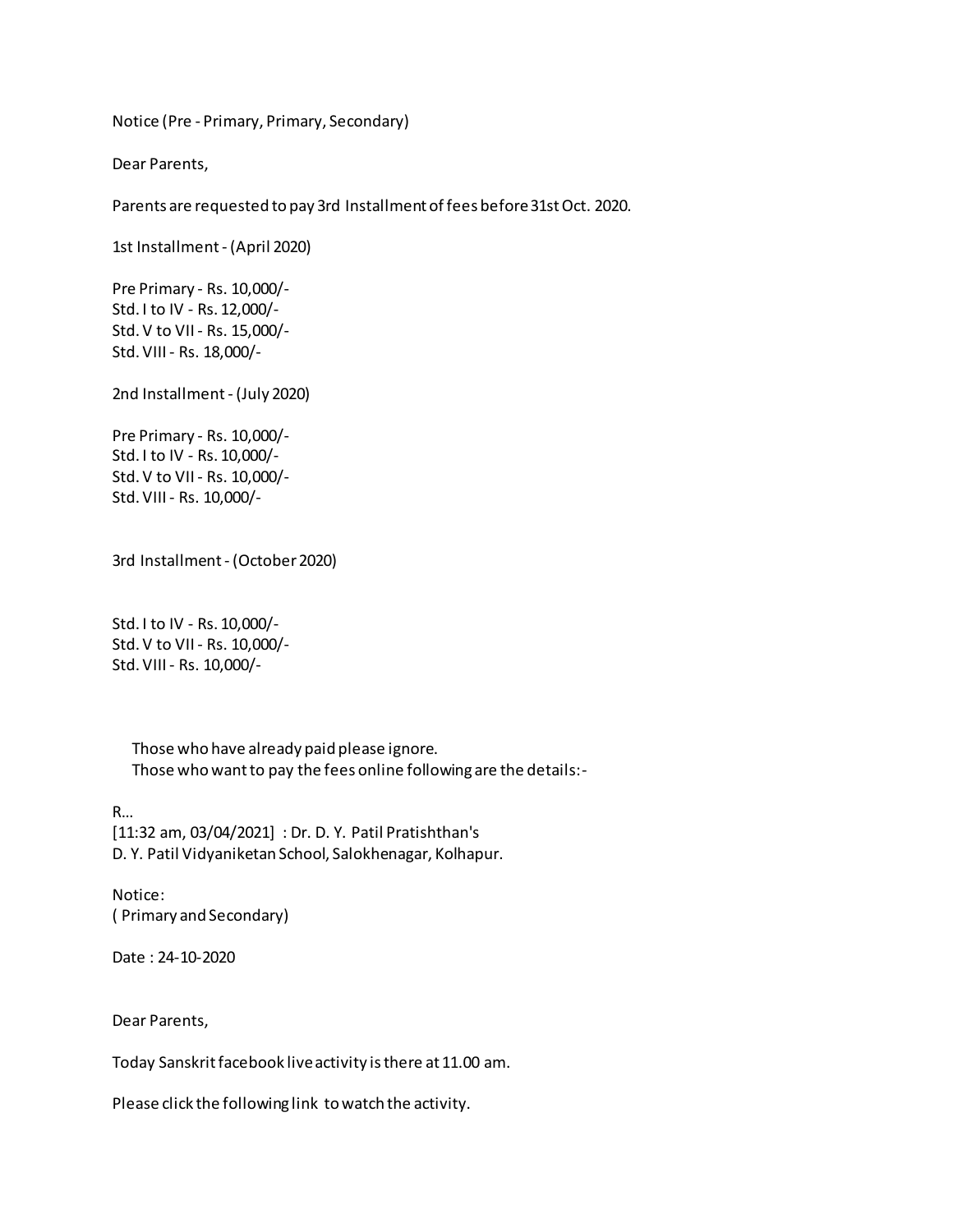https://www.facebook.com/DYP-Vidyaniketan-CBSE-School-Salokhenagar-309980009693171/

Thanking you, Principal. [11:32 am, 03/04/2021] : Dr. D. Y. Patil Pratishthan's D. Y. Patil Vidyaniketan School, Salokhenagar, Kolhapur.

Date:- 24/10/2020

(Primary and Secondary)

Dear Parents,

Kindly note that Question Bank hard copies of all the subjects of Term Exam and School diary is available in school.

Kindly collect between 9 am to 2 pm from school as per following dates:-

Std V to VIII - Monday 26th Oct. 2020.

Std. I to IV - Tuesday 27th Oct. 2020.

Thanking you, Principal. [11:32 am, 03/04/2021] : Dr. D. Y. Patil Pratishthan's D. Y. Patil Vidyaniketan School, Salokhenagar, Kolhapur.

Date:- 26/10/2020

(Primary and Secondary)

Dear Parents,

Kindly note that Question Bank hard copies of all the subjects of Term Exam and School diary is available in school.

Kindly collect between 9 am to 2 pm from school as per following dates:-

Std V to VIII - Monday 26th Oct. 2020.

Std. I to IV - Tuesday 27th Oct. 2020.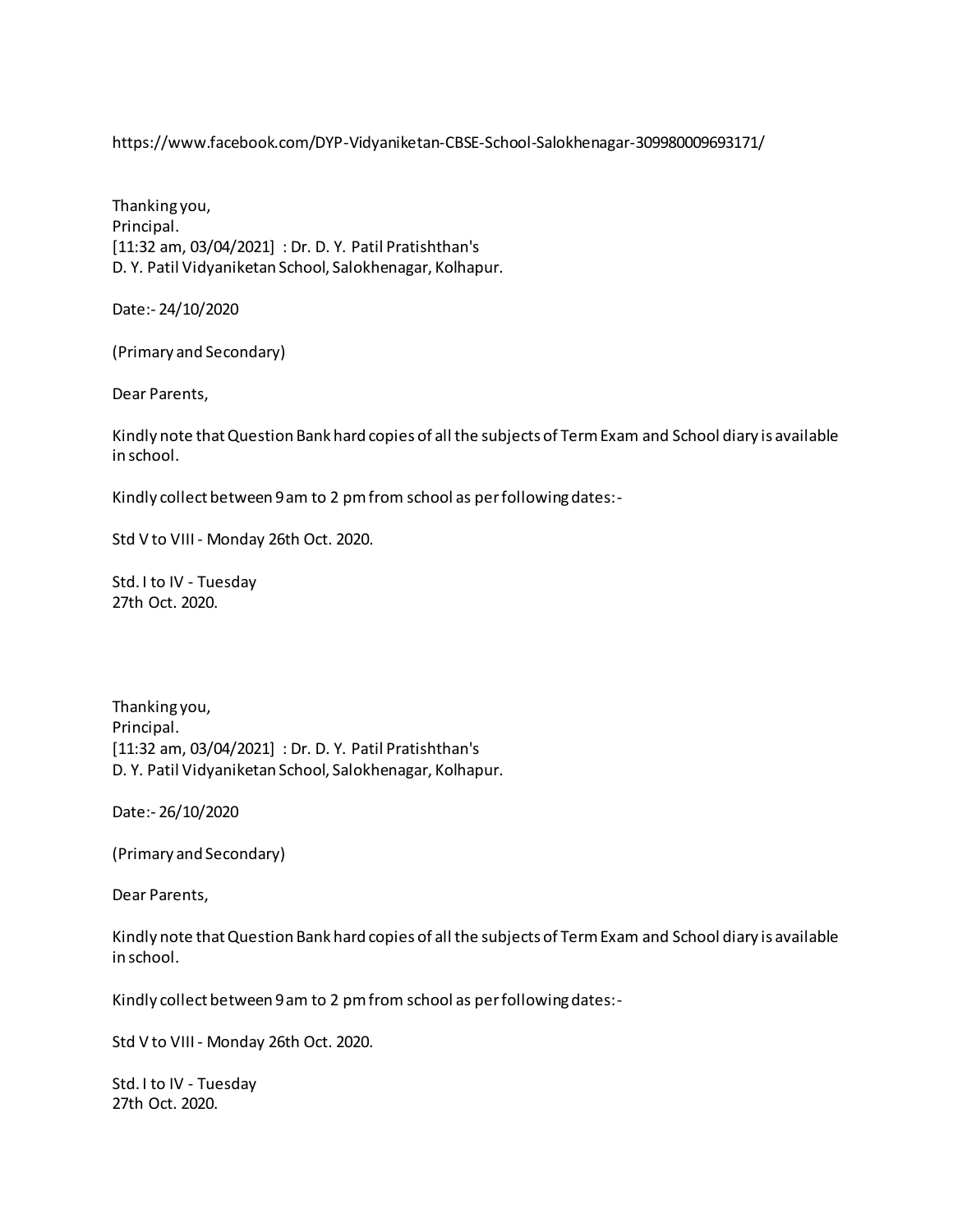Thanking you, Principal. [11:32 am, 03/04/2021] : Dr. D. Y. Patil Pratishthan's D. Y. Patil Vidyaniketan School, Salokhenagar, Kolhapur. Date:- 26/10/2020

Notice (Pre - Primary, Primary, Secondary)

Dear Parents,

Parents are requested to pay 3rd Installment of fees before 31st Oct. 2020.

1st Installment - (April 2020)

Pre Primary - Rs. 10,000/- Std. I to IV - Rs. 12,000/- Std. V to VII - Rs. 15,000/- Std. VIII - Rs. 18,000/-

2nd Installment - (July 2020)

Pre Primary - Rs. 10,000/- Std. I to IV - Rs. 10,000/- Std. V to VII - Rs. 10,000/- Std. VIII - Rs. 10,000/-

3rd Installment - (October 2020)

Std. I to IV - Rs. 10,000/- Std. V to VII - Rs. 10,000/- Std. VIII - Rs. 10,000/-

> Those who have already paid please ignore. Those who want to pay the fees online following are the details:-

R…

[11:32 am, 03/04/2021] : Dr. D. Y. Patil Pratishthan's D. Y. Patil Vidyaniketan School, Salokhenagar, Kolhapur.

Date:- 27/10/2020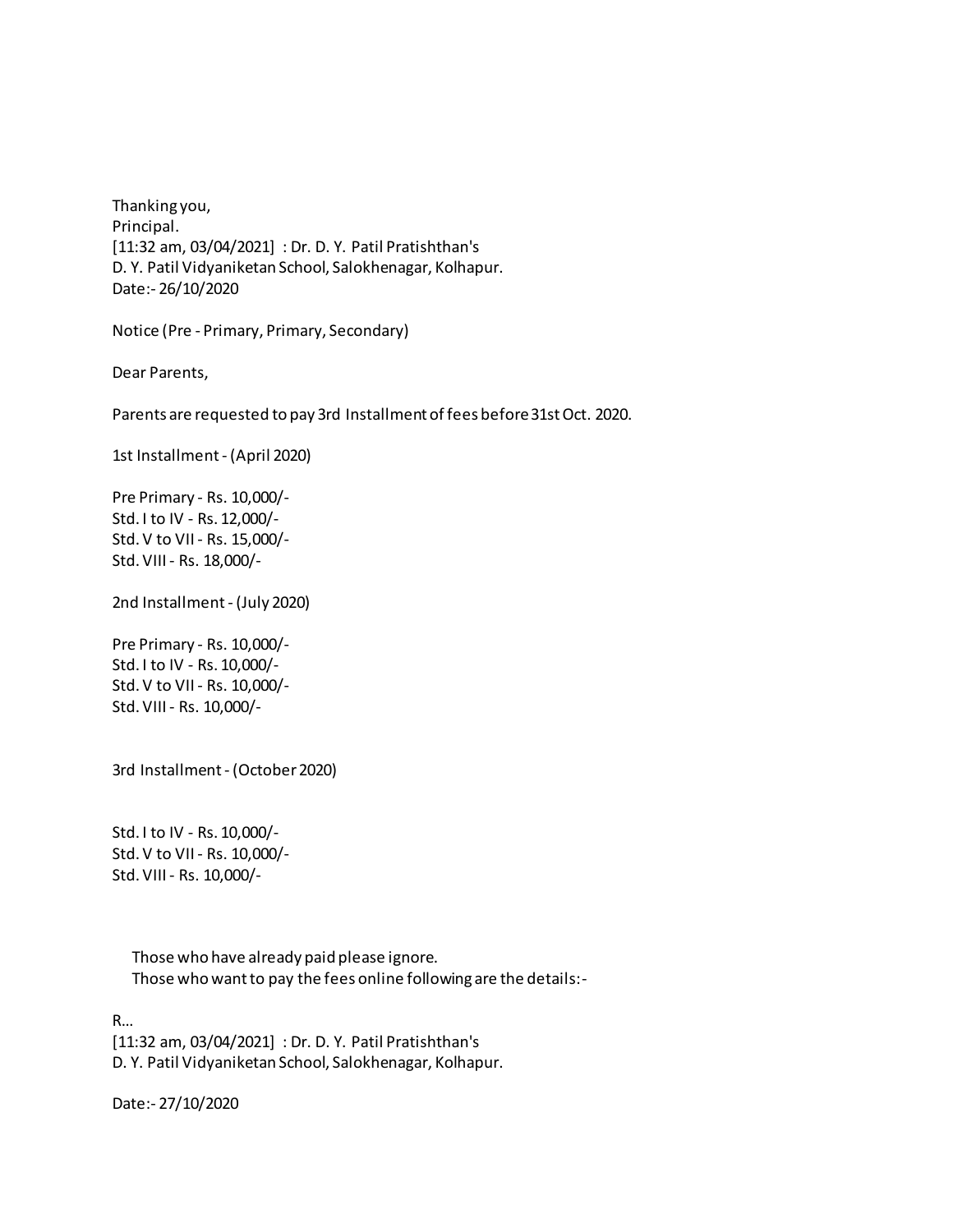(Primary and Secondary)

Dear Parents,

Kindly note that Question Bank hard copies of all the subjects of Term Exam and School diary is available in school.

No need to pay any amount.

Thanking you, Principal. [11:32 am, 03/04/2021] : Dr. D. Y. Patil Pratishthan's D. Y. Patil Vidyaniketan School, Salokhenagar, Kolhapur.

Date:- 29/10/2020

(Primary and Secondary)

Dear Parents,

Term Exam is going to commence on 2nd November from std IV to VIII and on 3rd Nov. From std I to III.

Following are some instructions regarding exam.

Exam timing for Std. I to III is 1 hour i.e. from 8.30 am to 9.30 am.

Exam timing for Std. IV to VIII is 3 hours i.e. from 8.30 am to 11.30 am.

Exam will be conducted online.

Zoom link will be shared at the stipulated time.

Students should join the link. Question paper will be shared by sharing screen on zoom as well as will be sent on WhatsApp group.

Students have to remain present on zoom with proper seating arrangement.

 Supervision will b… [11:32 am, 03/04/2021] : Dr. D. Y. Patil Pratishthan's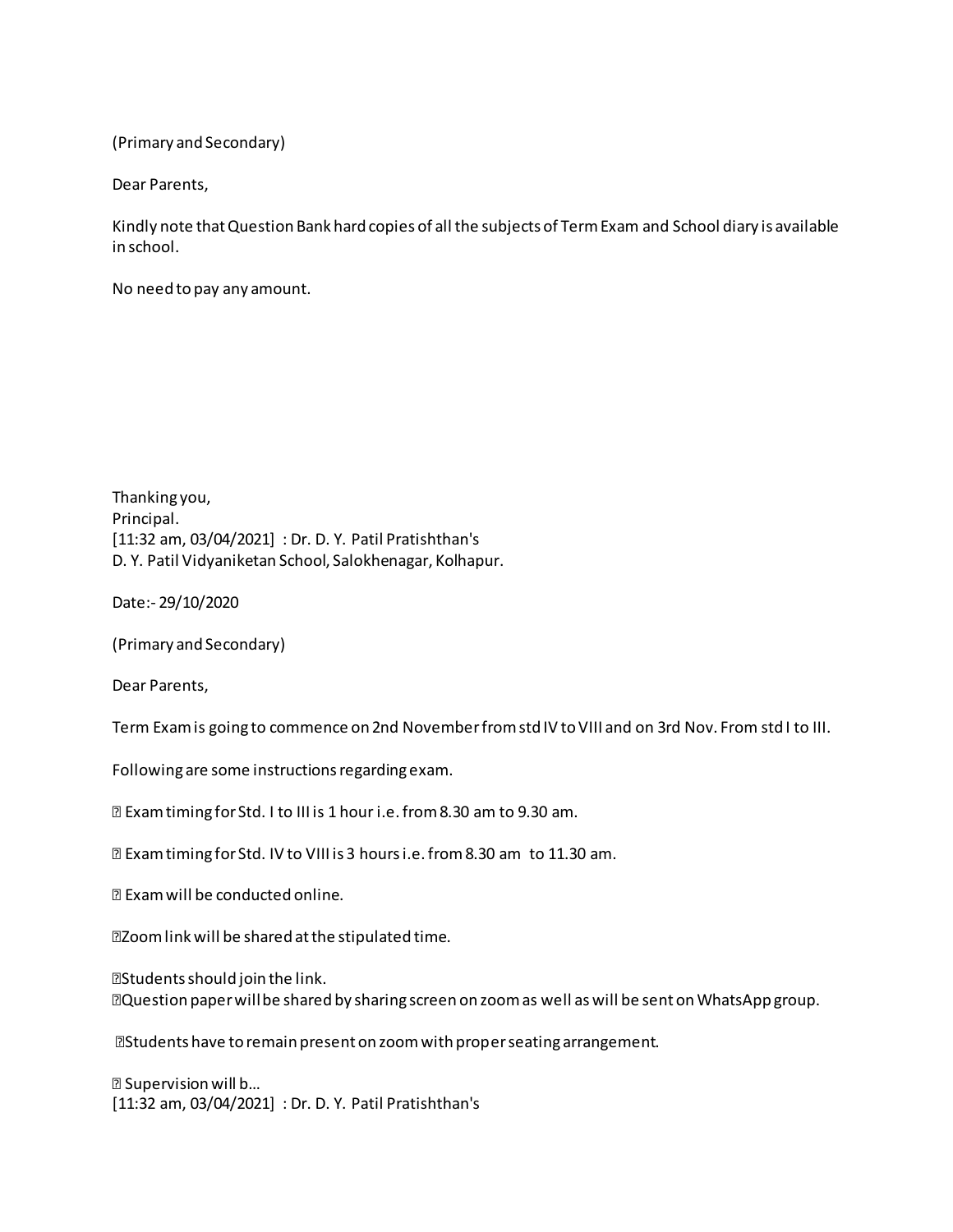D. Y. Patil Vidyaniketan School, Salokhenagar, Kolhapur. Date:- 29/10/2020

Notice (Pre - Primary, Primary, Secondary)

Dear Parents,

Parents are requested to pay 3rd Installment of fees before 31st Oct. 2020.

1st Installment - (April 2020)

Pre Primary - Rs. 10,000/- Std. I to IV - Rs. 12,000/- Std. V to VII - Rs. 15,000/- Std. VIII - Rs. 18,000/-

2nd Installment - (July 2020)

Pre Primary - Rs. 10,000/- Std. I to IV - Rs. 10,000/- Std. V to VII - Rs. 10,000/- Std. VIII - Rs. 10,000/-

3rd Installment - (October 2020)

Std. I to IV - Rs. 10,000/- Std. V to VII - Rs. 10,000/- Std. VIII - Rs. 10,000/-

> Those who have already paid please ignore. Those who want to pay the fees online following are the details:-

R… [11:32 am, 03/04/2021] : Dr. D. Y. Patil Pratishthan's D. Y. Patil Vidyaniketan School, Salokhenagar, Kolhapur.

Date:- 30/10/2020

(Primary and Secondary)

Result of Unit/ Periodic test 2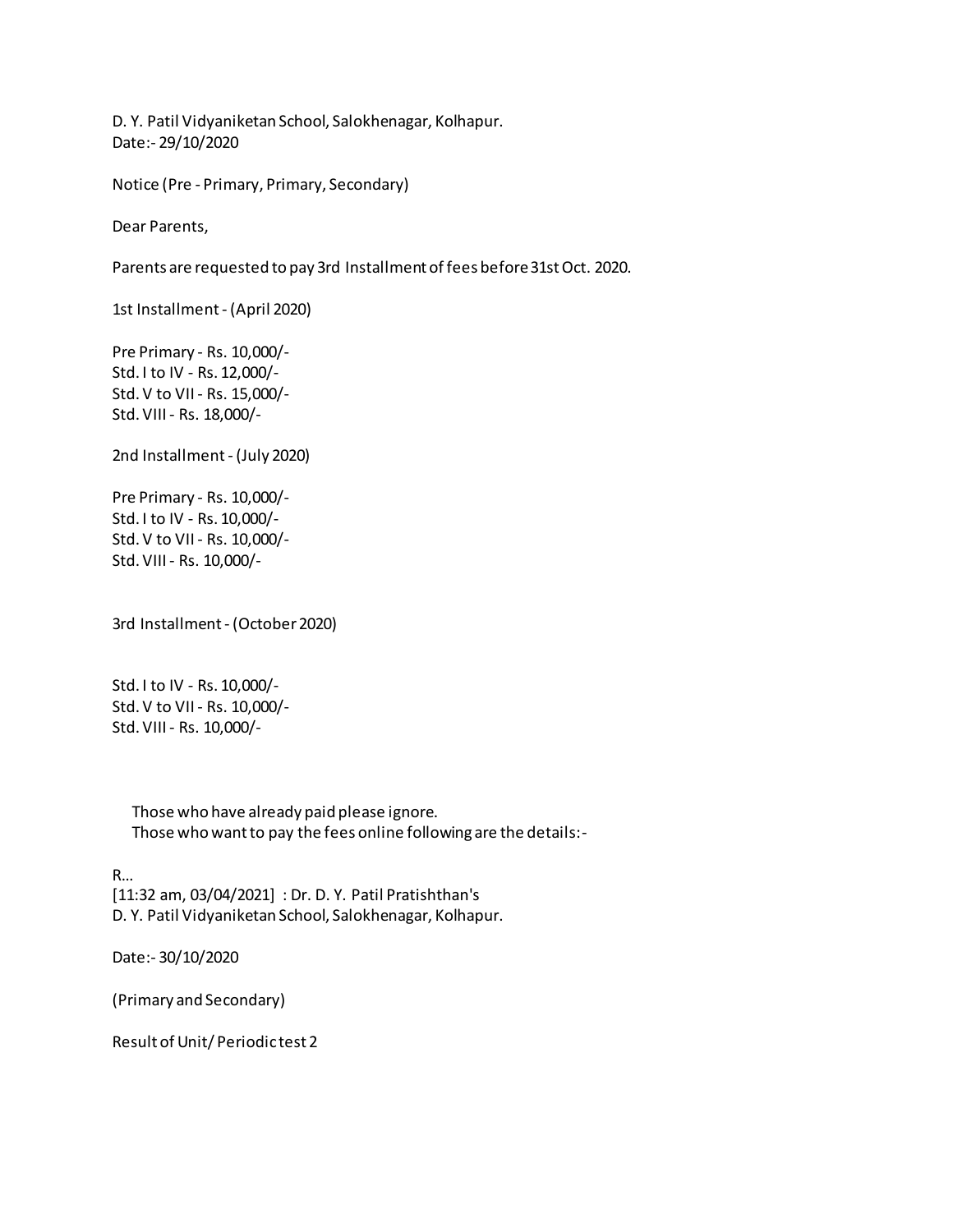## 1st A

Rankers : I. Jadhav Aaryan Abhijit- 99.17%

II. Vadhane Pruthviraj-98.33% II.Gurav Swaraj Sachin- 98.33% II. Bakare Mihit Sandeep-98.33%

III. Sadalge Siddhi Sagar -97.50%

Std. I B

1.)Attar Jaid -100% 1.)Gargate Tanush - 100% 2.) More Rajveer - 99.17% 2.) Desai Nabha - 99.17% 2.) Thakur Aditya - 99.17% 3.) Desai Arnav - 98.33% 3.) Khade Shreya - 98.33% 3.) Sutar Aditya - 98.33%

Std-I C

1st - Gurav Runav 100% 1st- Aryavardhan Patil 100% 2 nd- Kulkarni Tripura 99.16% 2 nd- Lakeshri Ananya 99.16% 2 nd- Patil Jyotirmayi 99.16% 3 rd- Yadav Mayuresh 98.33% 3 rd- Khude Ananya 98.33% 3… [11:32 am, 03/04/2021] : Dr. D. Y. Patil Pratishthan's D. Y. Patil Vidyaniketan School, Salokhenagar, Kolhapur.

Date:- 31/10/2020

(Primary and Secondary)

Dear Parents,

## NOVEMBER MONTH ACTIVITIES

02/11/2020 to 10/11/2020 Term Exam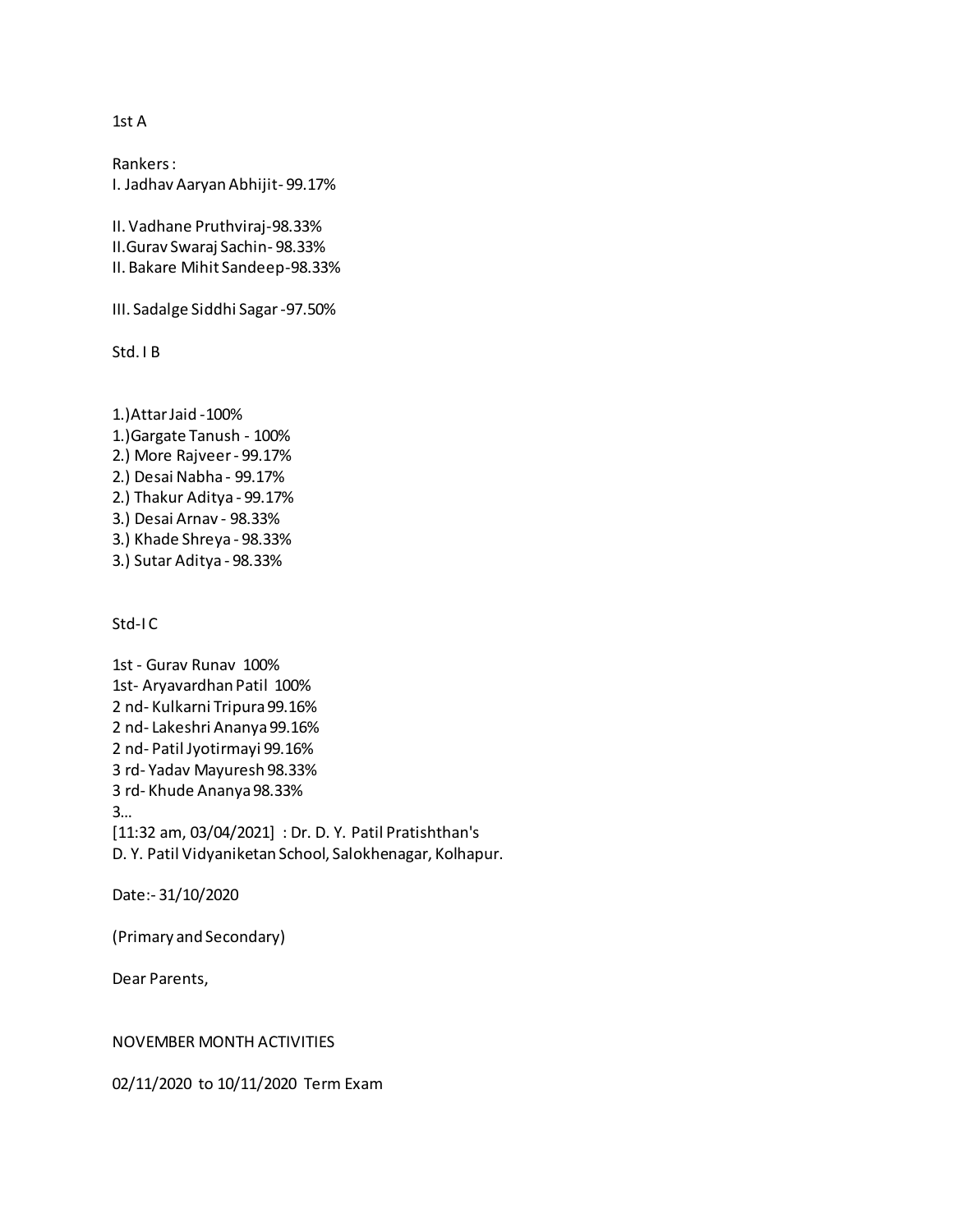10/11/2020 - Lantern Making and Diya Decoration Competition.

12/11/2020 to 22/11/2020 Diwali Vacation.

23/11/2020 - Moderation of Paper.

24/11/2020 - Preparing Consolidated sheets.

25/11/2020 - Displaying result on software and whatsapp.

26/11/2020 - Pet Day Activity

27/11/2020 - Spell Bee competition.

28/11/2020 - Facebook activity of SST.

Thanking you, Principal. [11:32 am, 03/04/2021] : Dr. D. Y. Patil Pratishthan's D. Y. Patil Vidyaniketan School, Salokhenagar, Kolhapur.

Date:- 31/10/2020

(Primary and Secondary)

Result of Egg Shell Competition\* 2020- 21

Std. I to IV

- 1. Sarangi Lohar III A
- 2. Aradhana Kokate I C
- 2. Homi Adival II B
- 3. Mohit Bakre I A
- 3. Dyaneswari Vasudev II B

Std. V to VIII

1- Bhakti Vastakar - V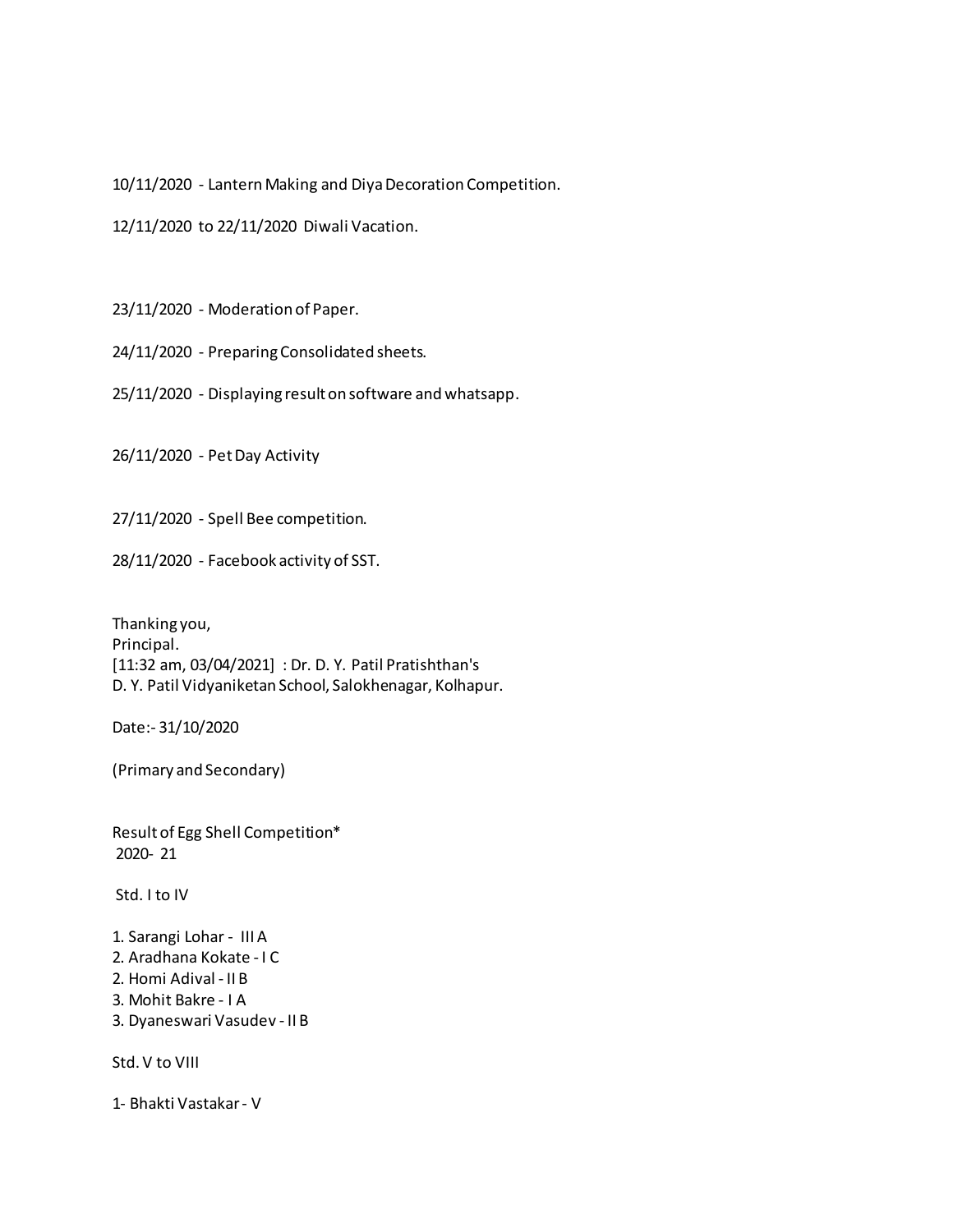**Congratulations<sup>[7]</sup>** 

Thanking you, Principal. [11:32 am, 03/04/2021] : Dr. D. Y. Patil Pratishthan's D. Y. Patil Vidyaniketan School, Salokhenagar, Kolhapur.

Date:- 01/11/2020

(Primary and Secondary)

Dear Parents,

For Term Exam Zoom link will be shared on group.

Teacher will take attendance and then students can complete the paper which will be shared on whatsapp group.

Thanking you, Principal. [11:32 am, 03/04/2021] : Dr. D. Y. Patil Pratishthan's D. Y. Patil Vidyaniketan School, Salokhenagar, Kolhapur.

Date:- 04/11/2020

(Pre Primary, Primary and Secondary)

Dear Parents,

As per the discussion in the SMC/PTA Meeting, all parents are requested to pay maximum possible amount from the fees before 10th November 2020.

All the dates of three installments are already over.

We have considered the genuine problems of some of the parents.

We request you to pay the fees before 10th November, 2020 without fail.

Those who want to pay the fees online following are the details:-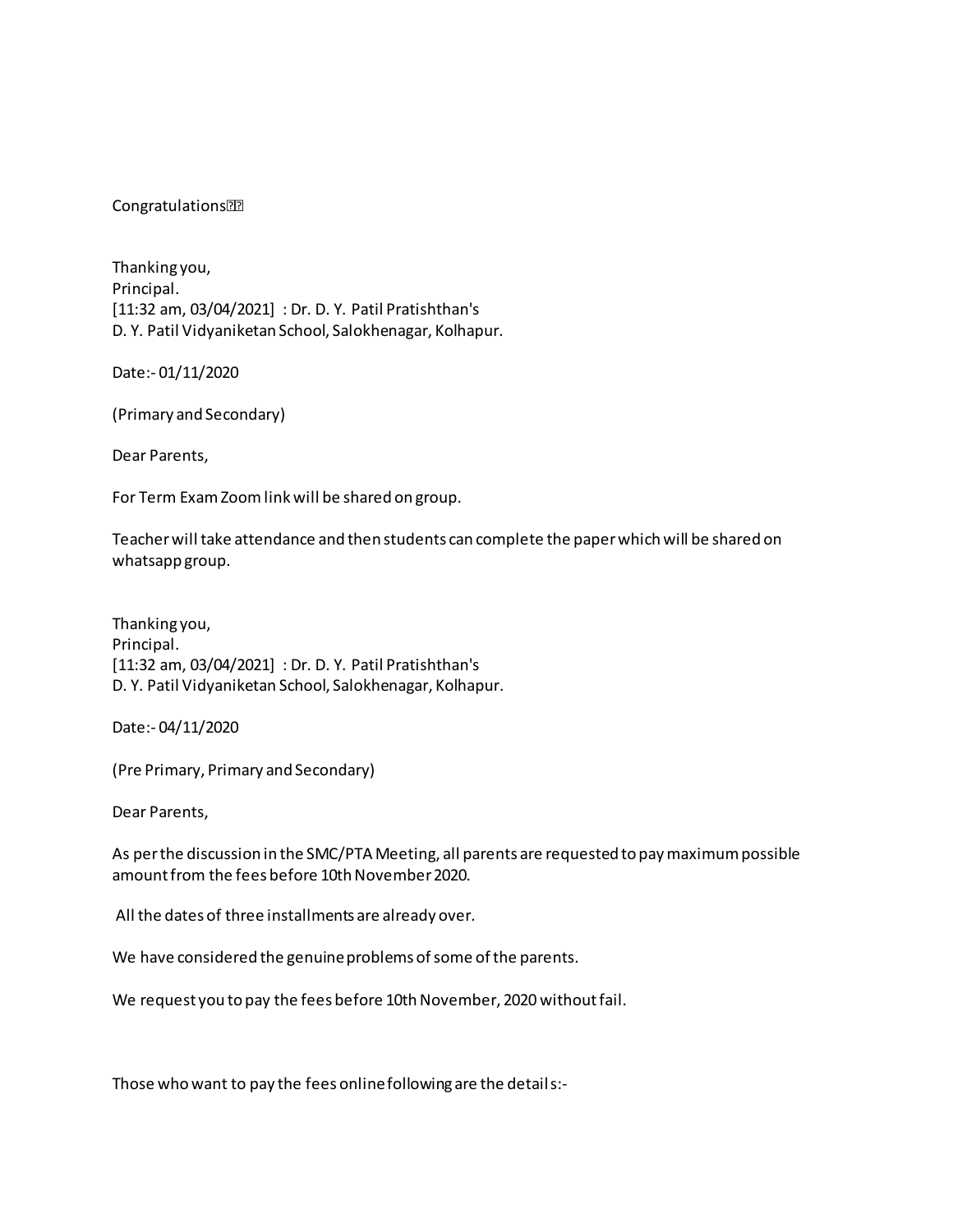## RTGS/NEFT

Oriental Bank of Commerce.

Branch:- Shahupuri, Kolhapur.

BANK A/C No. 03571132000300

IFSC CODE:- ORBC0100357

Those who have already paid please ignore.

Thanking you, Principal. [11:32 am, 03/04/2021] : Dr. D. Y. Patil Pratishthan's D. Y. Patil Vidyaniketan School, Salokhenagar, Kolhapur.

Date:- 07/11/2020

(Primary and Secondary)

Dear Parents,

You are requested to submit answer sheets of Term Exam in stipulated time. (10th Nov. 2020 and 11th Nov. 2020 till 12 noon.)

Thanking you, Principal. [11:32 am, 03/04/2021] : Dr. D. Y. Patil Pratishthan's D. Y. Patil Vidyaniketan School, Salokhenagar, Kolhapur.

Date:- 10/11/2020

(Pre Primary, Primary and Secondary)

Dear Parents,

As per the discussion in the SMC/PTA Meeting, all parents are requested to pay maximum possible amount from the fees before 11th November 2020.

All the dates of three installments are already over.

We have considered the genuine problems of some of the parents.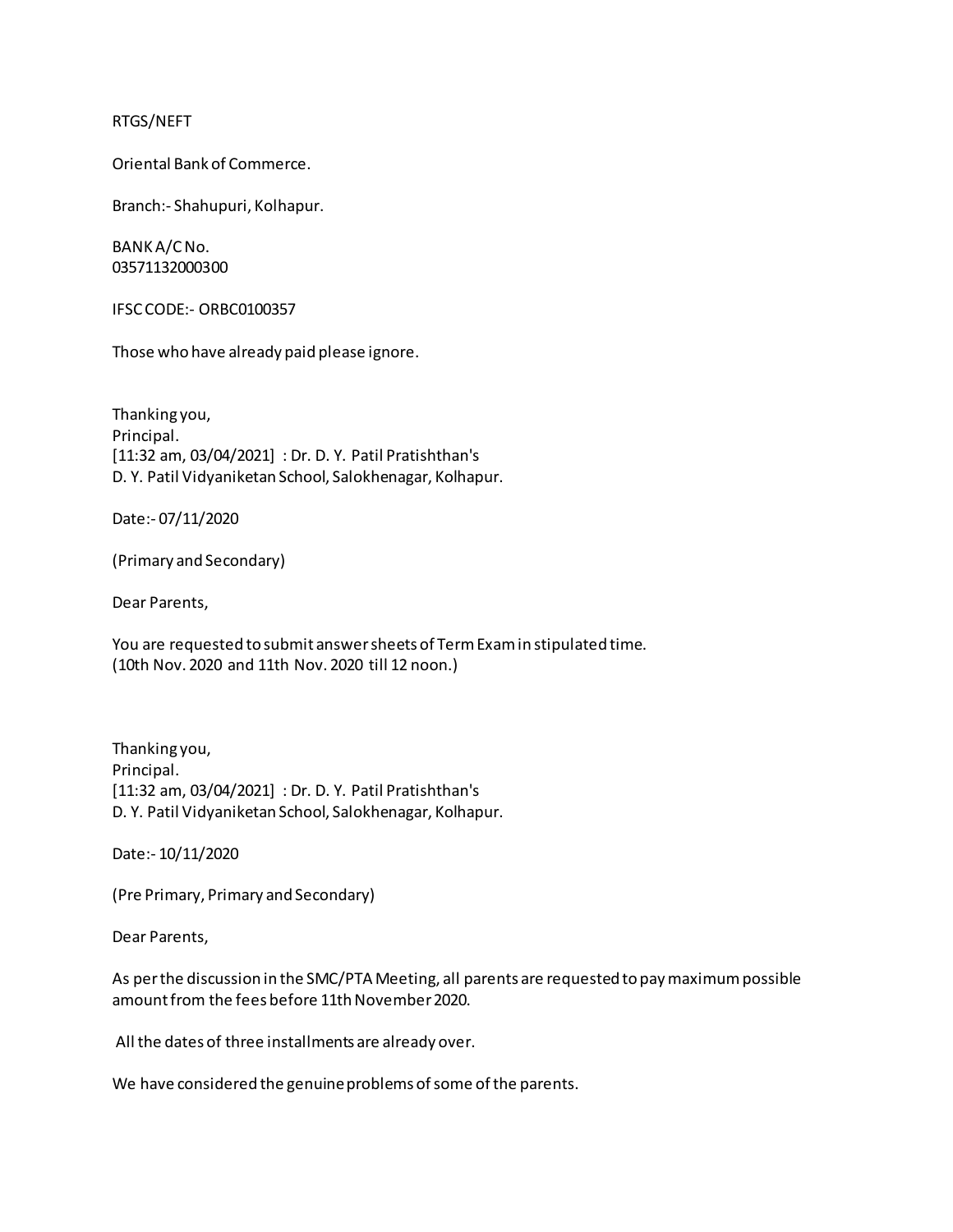We request you to pay the fees before 11th November, 2020 without fail.

Those who want to pay the fees online following are the details:-

RTGS/NEFT

Oriental Bank of Commerce.

Branch:- Shahupuri, Kolhapur.

BANK A/C No. 03571132000300

IFSC CODE:- ORBC0100357

Those who have already paid please ignore.

Thanking you, Principal. [11:32 am, 03/04/2021] : Dr. D. Y. Patil Pratishthan's D. Y. Patil Vidyaniketan School, Salokhenagar, Kolhapur. Date:- 10/11/2020

Notice (Pre-Primary, primary and Secondary section)

Dear Parents,

Please note that there will be Diwali vacation from 11/11/2020 to 22/11/2020 We will send you vacation home work tomorrow. There won't be any online classes during vacation.

We wish you a very Happy and Safe Diwali

Thanking you,

Principal. [11:32 am, 03/04/2021] : Dr. D. Y. Patil Pratishthan's D. Y. Patil Vidyaniketan School, Salokhenagar, Kolhapur.

Date:- 22/11/2020

(Preprimary, Primary and Secondary)

Dear Parents,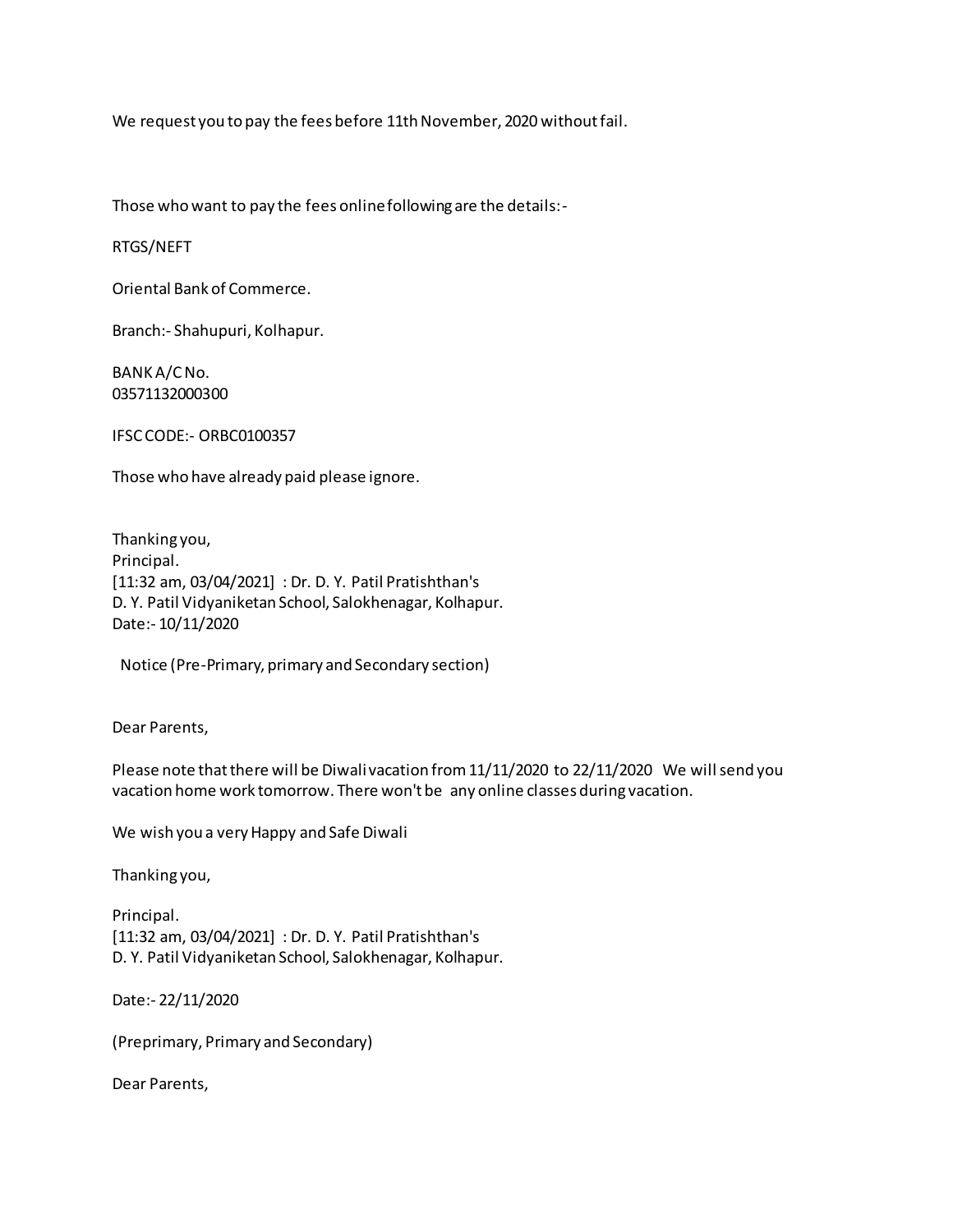Tomorrow onwards there will regular online sessions as per Time table. You are requested to inform children accordingly.

Thanking you, Principal. [11:32 am, 03/04/2021] : Dr. D. Y. Patil Pratishthan's D. Y. Patil Vidyaniketan School, Salokhenagar, Kolhapur.

Date:- 24/11/2020

(Pre Primary, Primary and Secondary)

Dear Parents,

As per the discussion in the SMC/PTA Meeting, all parents are requested to pay maximum possible amount from the fees before 11th November 2020.

All the dates of three installments are already over.

We have considered the genuine problems of some of the parents.

We request you to pay the fees before 30th November, 2020 without fail.

Those who want to pay the fees online following are the details:-

RTGS/NEFT

Oriental Bank of Commerce.

Branch:- Shahupuri, Kolhapur.

BANK A/C No. 03571132000300

IFSC CODE:- ORBC0100357

Those who have already paid please ignore.

Thanking you, Principal. [11:32 am, 03/04/2021] : Dr. D. Y. Patil Pratishthan's D. Y. Patil Vidyaniketan School, Salokhenagar, Kolhapur.

Date:- 25/11/2020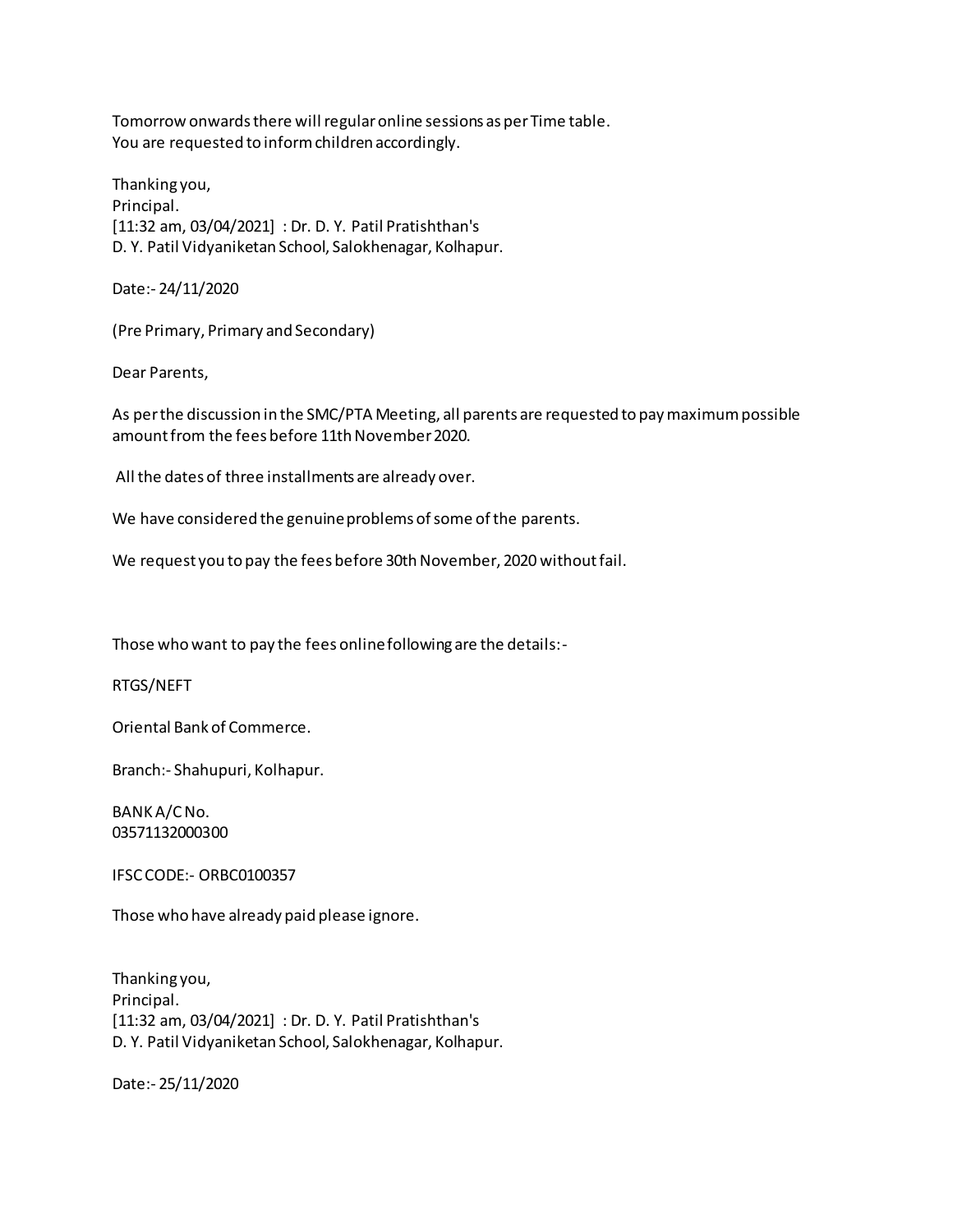Notice (Pre - primary, Primary and Secondary)

Dear Parents,

Kindly note that we are publishing the Term Exam Results on 26th Nov. 2020

Following is the minimum amount of school fees to be paid till tomorrow i.e., 26th Nov. 2020.

Pre-primary Rs. 10,000/- Std. I to IV. Rs. 16,000/- Std. V to VIII Rs. 20,000/-

Those parents have paid above mentioned fees are able to see the result displayed on software and also can attend the Open Day.

Open Day notice will be sent shortly.

Thanking you,

Principal. [11:32 am, 03/04/2021] : Dr. D. Y. Patil Pratishthan's D. Y. Patil Vidyaniketan School, Salokhenagar, Kolhapur.

Date:- 25/11/2020

Notice (Pre - primary, Primary and Secondary)

Dear Parents,

Kindly go through the Open Day schedule for seeing papers of Periodic Assessment and Term Exam 2020.

Monday (30th Nov. 2020)

Nursery (1.00 pm to 2.00pm.) Std. I and V (10.30am. to 11.30 am.)

Tuesday (1st Dec.2020)

Jr.KG. (1.00pm. to 2.00 pm.)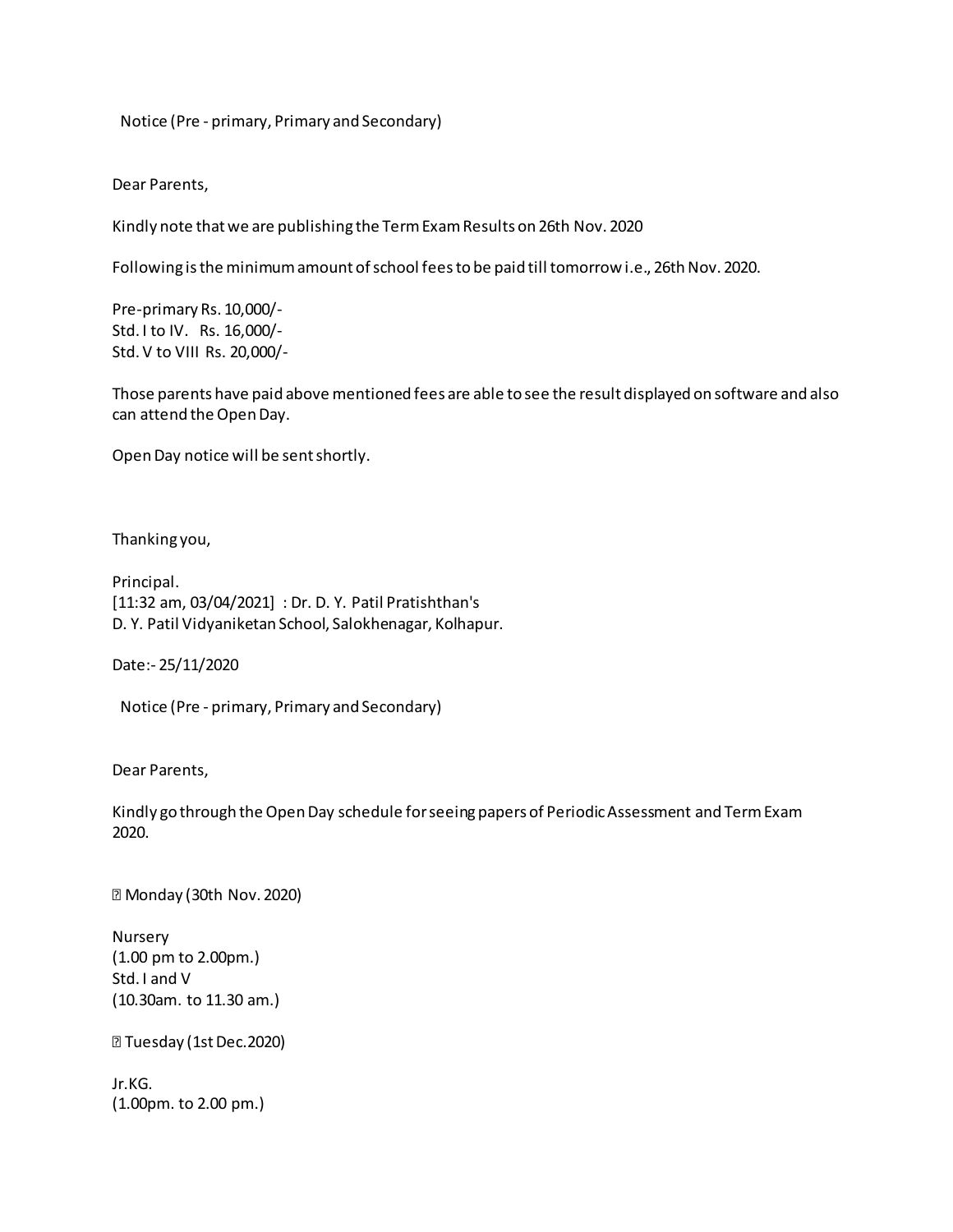Std. II and VI (10.30. am to 11.30 am.)

Wednesday (2nd Dec.2020)

Sr. KG. (10.30 am. to 11.30am.) Std. III and VII (10.30 am. to 11.30am.)

Thursday (3rd Dec.2020)

Std. IV and VIII (10.30 am to 11.30am.)

Thanking you,

Principal. [11:32 am, 03/04/2021] : Dr. D. Y. Patil Pratishthan's D. Y. Patil Vidyaniketan School, Salokhenagar, Kolhapur.

Date:- 25/11/2020

Notice (Pre - primary, Primary and Secondary)

Dear Parents,

We are happy to inform you that we have arranged competitions for our school parents.

The details are as follows:-

Pre-primary Look Alike Competition

Any one parent and child need to dress up exactly same and can showcase their talent in one minute on stage in school on 5th Dec. 2020 at 11.00 am.

Participants should report at 10.45 am. sharp in school.

Parameters for competitions are same dressing sense, confidence, props, presentation and talent showcased.

Primary (Std. I to IV)

Salad Making Competition (Fire less)

Parents need to come with full preparation of salad making from h… [11:32 am, 03/04/2021] : Dr. D. Y. Patil Pratishthan's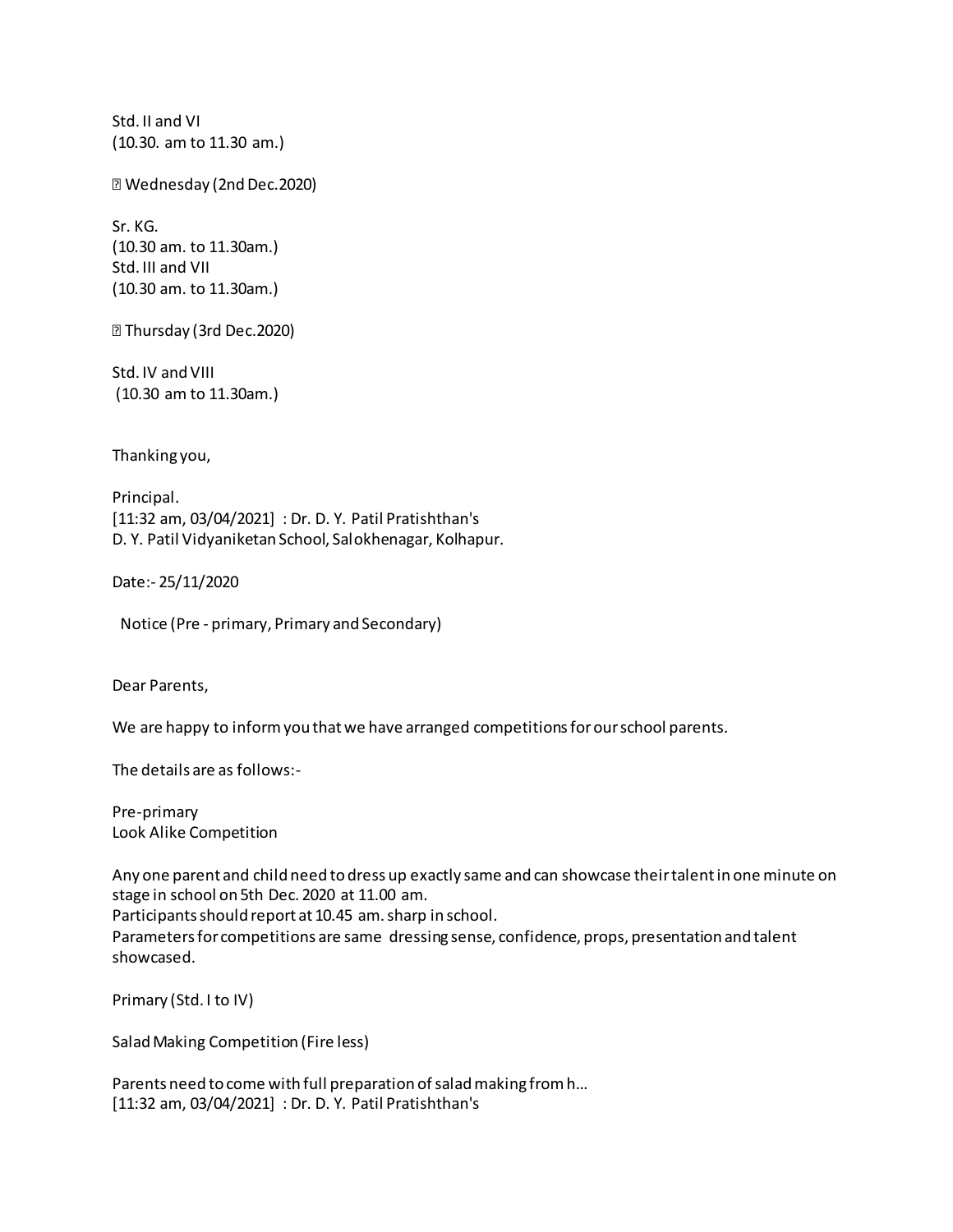D. Y. Patil Vidyaniketan School, Salokhenagar, Kolhapur.

Date:- 25/11/2020

(Primary and Secondary)

Rankers of Term Exam 2020

I A

1-Dabade Mukta Makarand - 99.38 % 1-Gurav Swaraj Sachin - 99.38%

2-Vadane Pruthviraj - 98.75% 2-Bakare Mohit Sandip - 98.75% 2-Nazare Meet Manjeet - 98.75 %

3-Panurkar Rajveer Aniruddha - 98.13% 3-Naik Bhargav Bhaurao - 98.13%

I B 1. Attar Jaid - 99.38% 1. Jagtap Abhinav - 99.38% 1. Aditya Thakur -99.38% 2. Desai Aarnav -98.75%

2. Jadhav Aaradhya -98.75%

2. Sutar Aditya - 98.75%

3. Desai Nabha - 98.13% 3. Khade Shreya - 98.13%

 I C 1.Patil Aryavardhan-99.38% 1. Patil Jyotirmayi - 99.38% 1. Yadav Mayuresh - 99.38%

2. Kokate Aradhana - 98.75% 2. Kulkarni Tripura - 98.75% 2. Patil Shrees… [11:32 am, 03/04/2021] : Dr. D. Y. Patil Pratishthan's D. Y. Patil Vidyaniketan School, Salokhenagar, Kolhapur.

Date:- 27/11/2020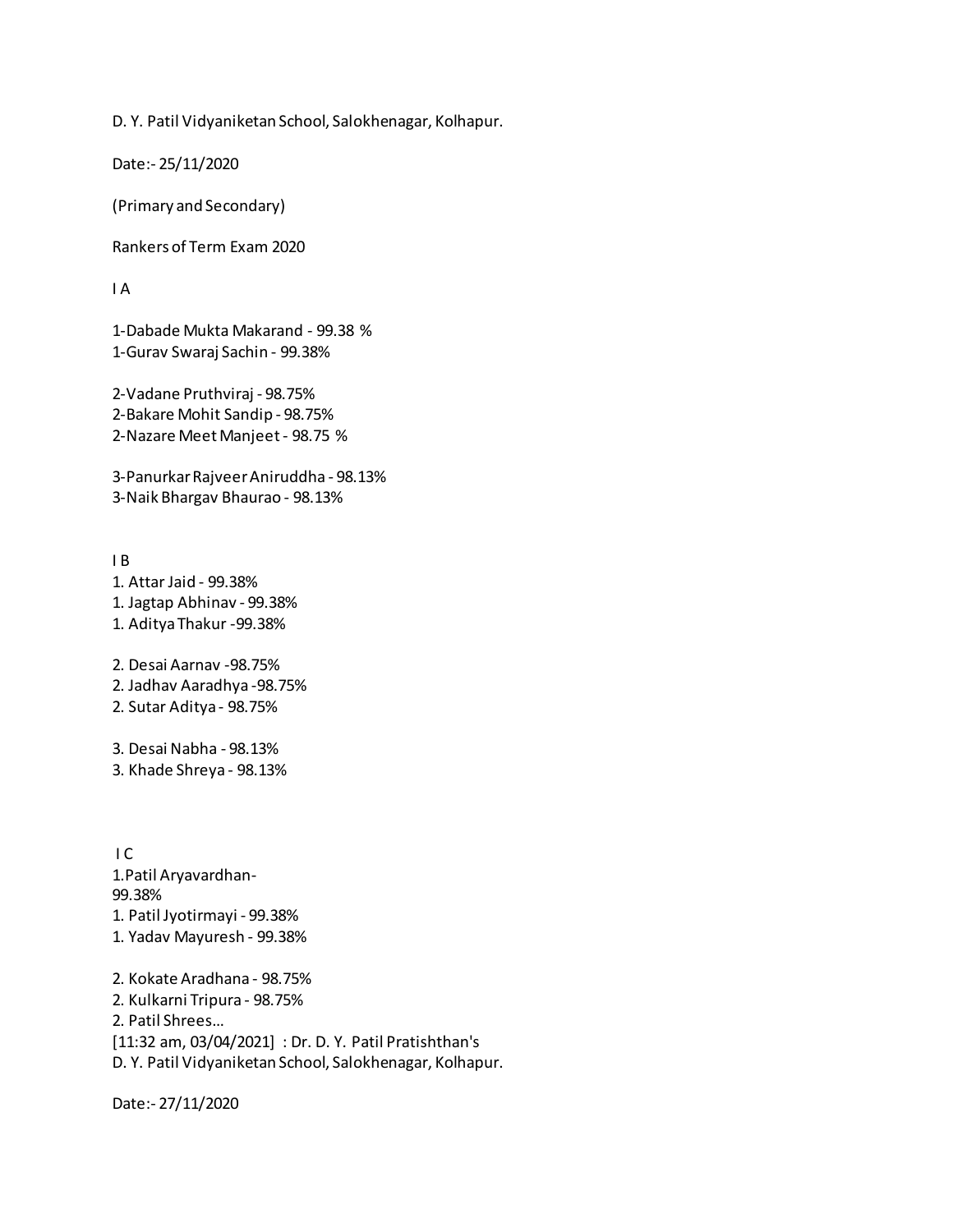(Primary and Secondary)

Dear Parent,

Those students are interested in Brainstorm Spellbee competition ( Maharashtra) can enroll their names.

Please read the details given in the another message and fill the google form to enroll your child. Fees for exam is Rs.200/- included eBook.

Fees will be collected after 15 December after receiving all the forms.

School code for Brainstorm exam

KOLP7100

Parents while enrolling can write SCHOOL NAME + BRANCH + CODE

For any query contact 9767008626

Thanking you,

Principal.

[11:32 am, 03/04/2021] : BRAINSTORMM – (MAHARASHTRA) LEVEL1 (2020-21) ENROLLMENT FORM LINK .

https://docs.google.com/forms/d/e/1FAIpQLSevrbumo3bqRcY3LSNUi6LCURtlSaShgqHLC606jv9le3UtA/viewform?usp=sf\_link

Dear All,

Greetings from Brainstormm Spellbee.

• This is a \*broadcast information message regarding LEVEL1 Online test 2020-21.

• Since schools are yet to open owing to COVID restrictions , we thought this was the best way to notify parents via schools about the online test.

• This LEVEL1 enrollment LINK & message can be shared in parent groups of same school for the benefit of FIRST TIME PARTICIPANTS .

• LEVEL1 ENROLLMENT GOOGLE FORM has requisite information regarding enrollment and a downloadable embedded document that covers various aspects of LEVEL1 ONLINE TEST\_2020-2… [11:32 am, 03/04/2021] : Dr. D. Y. Patil Pratishthan's

D. Y. Patil Vidyaniketan School, Salokhenagar, Kolhapur.

Date:- 28/11/2020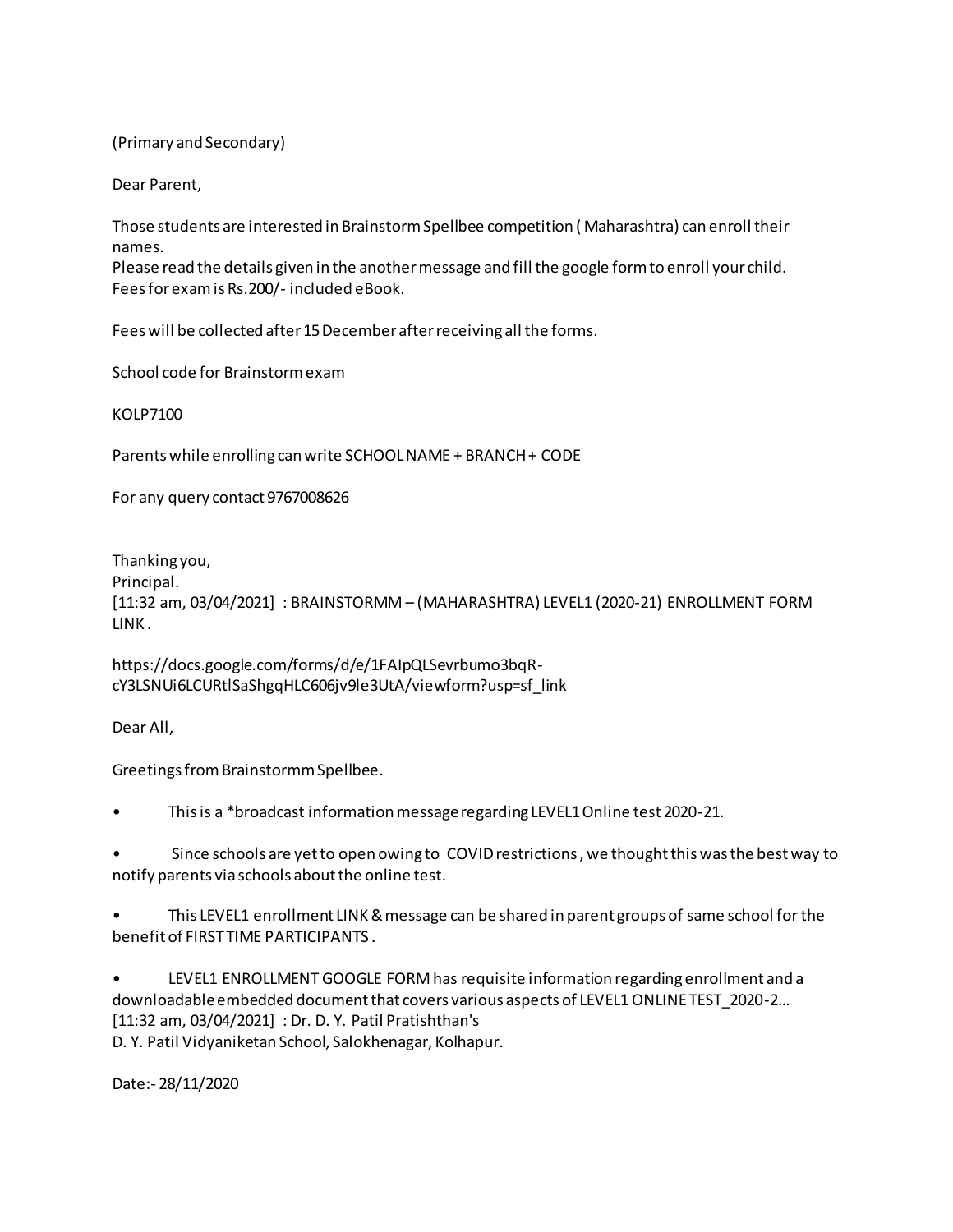Reminder Notice(Pre - primary, Primary and Secondary)

Dear Parents,

Kindly go through the Open Day schedule for seeing papers of Periodic Assessment and Term Exam 2020.

Monday (30th Nov. 2020)

Nursery (12.30 pm to 1.30pm.)

Std. I and V (10.30am. to 11.30 am.)

Thanking you,

Principal. [11:32 am, 03/04/2021] : Dr. D. Y. Patil Pratishthan's D. Y. Patil Vidyaniketan School, Salokhenagar, Kolhapur.

Date:- 30/11/2020

Reminder Notice

Dear Parents,

Kindly go through the Open Day schedule for seeing papers of Periodic Assessment and Term Exam 2020.

**TUESDAY (1.12.2020)** 

Std. II (10.30am. to 11.30 am.)

Thanking you,

Principal. [11:32 am, 03/04/2021] : Dr. D. Y. Patil Pratishthan's D. Y. Patil Vidyaniketan School, Salokhenagar, Kolhapur.

Date:- 30/11/2020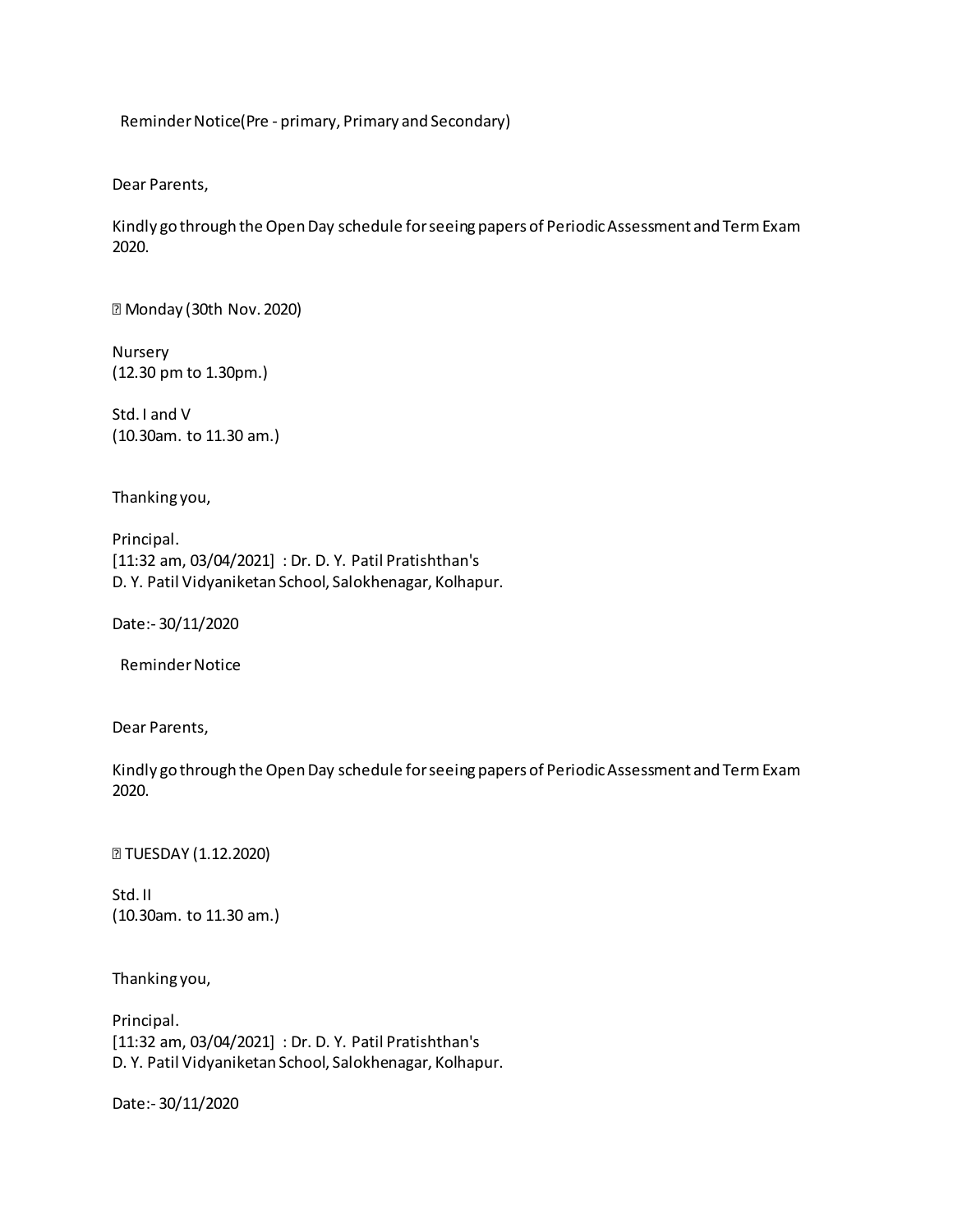Reminder Notice

Dear Parents,

Kindly go through the Open Day schedule for seeing papers of Periodic Assessment and Term Exam 2020.

**TUESDAY (1.12.2020)** 

Std. VI (10.30am. to 11.30 am.)

Thanking you,

Principal. [11:32 am, 03/04/2021] : Dr. D. Y. Patil Pratishthan's D. Y. Patil Vidyaniketan School, Salokhenagar, Kolhapur.

Date:- 01/12/2020

( Primary and Secondary)

Dear Parents,

December Month's Planning

5th Dec. 2020 - Pet Day Activity

Std I to IV Students can talk few sentences about their pet, they have to make a video with their pet and send to their class teacher.

Std V to VIII students should write about their pets and send pics to their class teacher.

Willing students can come to school and perform the activity with their pet.

 Note: Send the videos till 10th of December, 2020 .Willing students can come to school for presentation.

7th Dec. 2020 Parent's Salad Making Competition (Primary)

9th Dec. 2020 Parent's SkillBuild Competition (Secondary)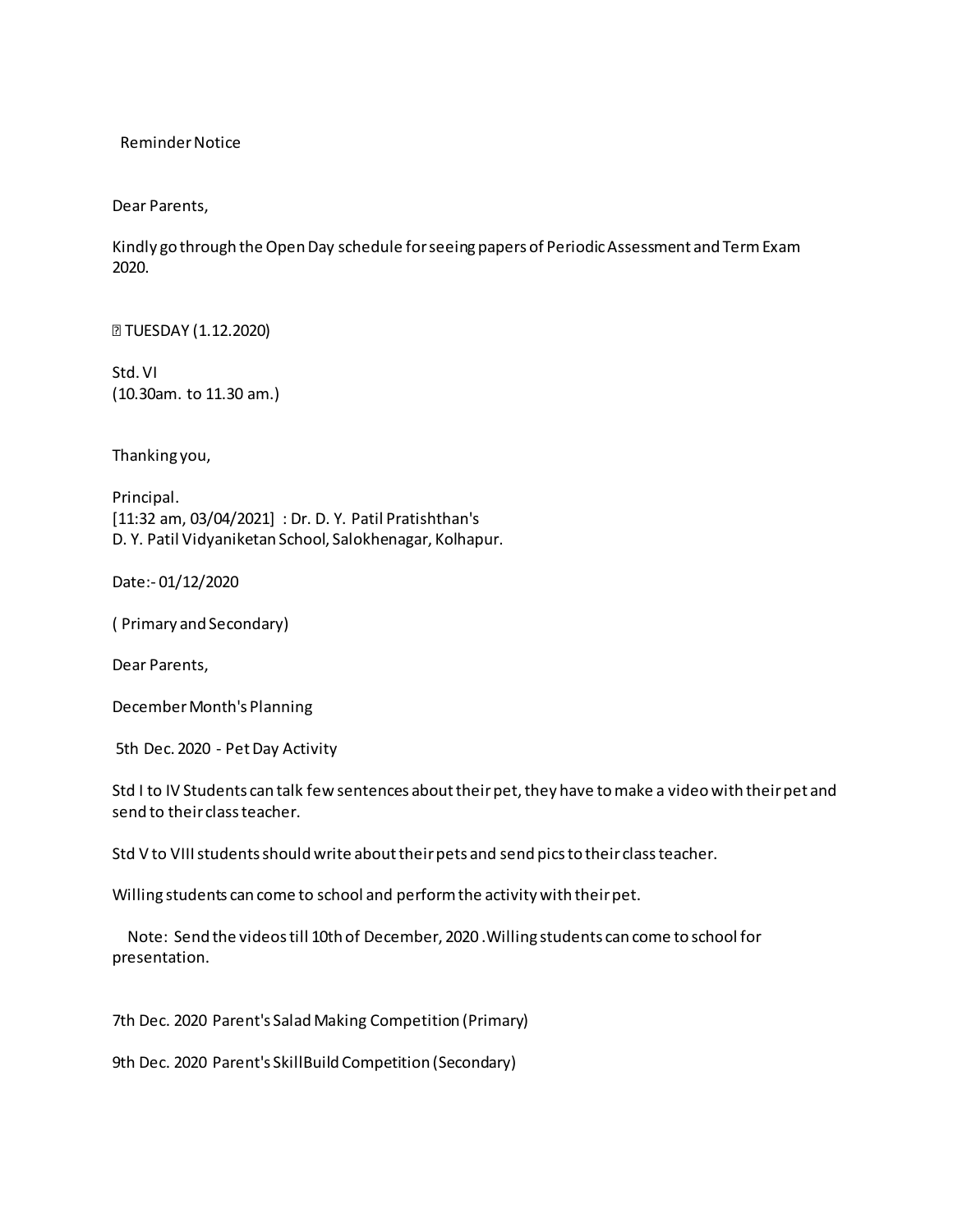10th Dec. 2020 1st … [11:32 am, 03/04/2021] : Dr. D. Y. Patil Pratishthan's D. Y. Patil Vidyaniketan School, Salokhenagar, Kolhapur.

Date:- 03/12/2020

Notice(Pre - primary, Primary and Secondary)

Dear Parents,

Precautions to be taken by Parents at Home during the Pandemic situation.

1. Regular monitoring of child's health.

2. Keeping of child at home if she or he is ill or has any specific medical condition that may make them more at risk.

3. Teach and model good hygiene practices at home.

 Wash your hands with soap and water frequently or use an alcohol based hand sanitizer with at least 70% alcohol.

Ensure availability of safe drinking water.

Ensure clean and safe toilets at home.

Ensure safe collection, storage and disposal of waste.

 Cough and sneezing into a tissue or you… [11:32 am, 03/04/2021] : Dr. D. Y. Patil Pratishthan's D. Y. Patil Vidyaniketan School, Salokhenagar, Kolhapur.

Date:- 03/12/2020

Notice(Pre - primary, Primary and Secondary)

Dear Coordinators, Teaching and Non- teaching staff.

This notice is only for Coordinators, Teaching and Non teaching staff.

Precautions to be taken during the Pandemic situation.

A. Healthy hygiene practices are promoted and ensured.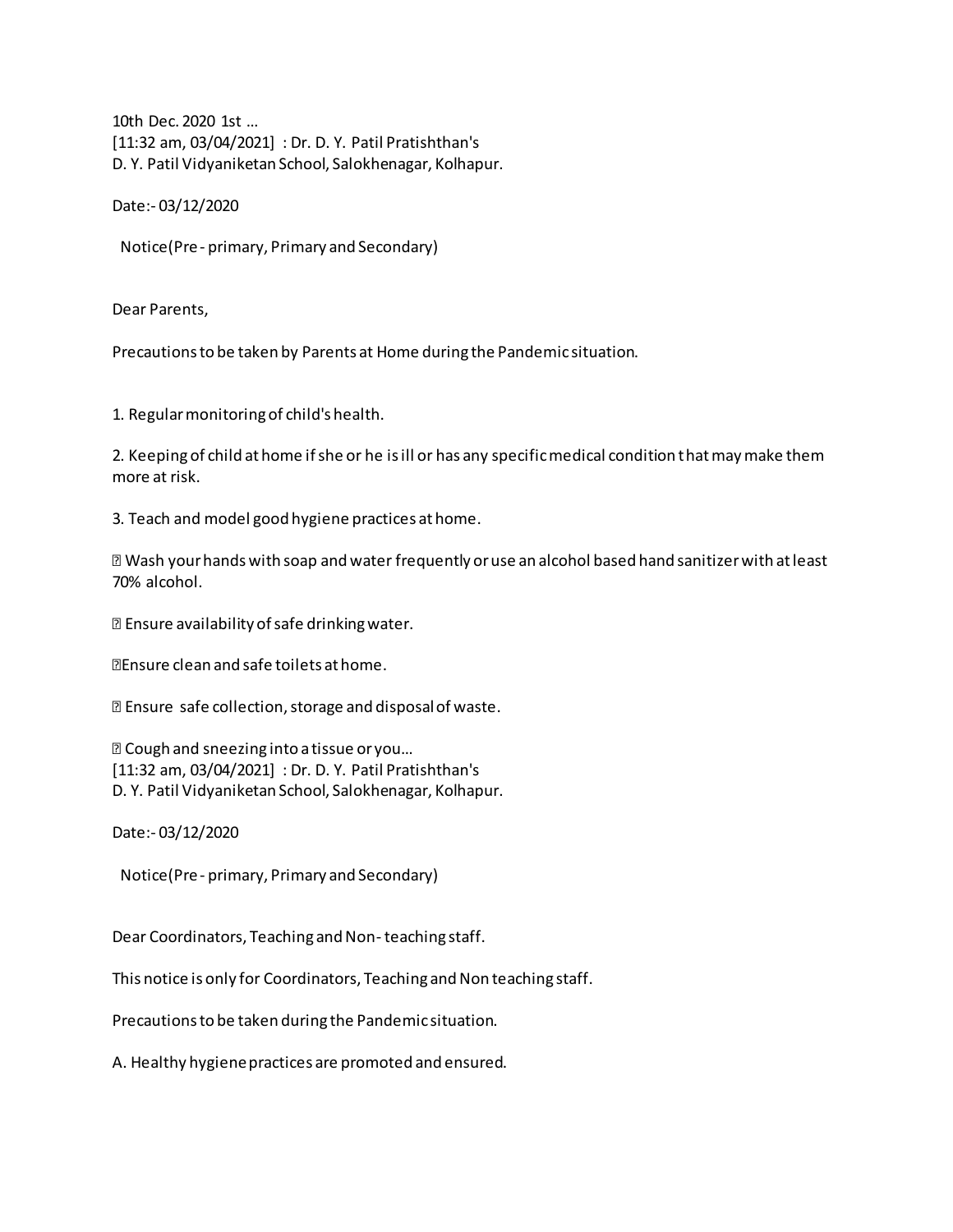1. Students and staff have been sanitized on good personal hygiene practices and proper hand washing technique (minimum 40 seconds).

2. Sign ages on healthy hygiene practices have been displayed at prominent pl aces in the school like classrooms, corridors, washrooms, Reception area, etc.

**E** Stop hand shaking-use other non-contact methods of greeting.

Wash hands at r… [11:32 am, 03/04/2021] : Dr. D. Y. Patil Pratishthan's D. Y. Patil Vidyaniketan School, Salokhenagar, Kolhapur. Date:- 07/12/2020

Notice - Pre-primary, Primary, Secondary

Dear Parents,

We have arranged Parents Meeting in school. Parents have to attend the meeting.

Details are as follows:-

 09.12.2020 (Wednesday) - Pre Primary - Nursery to Sr. KG.

Time - 10.00 am to 11.00 am.

10.12.2020 (Thursday) - Primary (Std.1st to 4th)

Time:- 10.00 am to 11.00 am

11.12.2020 (Friday) - Secondary (Std. 5th to 8th)

Time:- 10.00 am to 11.00 am.

Thanking you,

Principal. [11:32 am, 03/04/2021] : Dr. D. Y. Patil Pratishthan's D. Y. Patil Vidyaniketan School, Salokhenagar, Kolhapur.

Date:- 07/12/2020

Notice (Primary)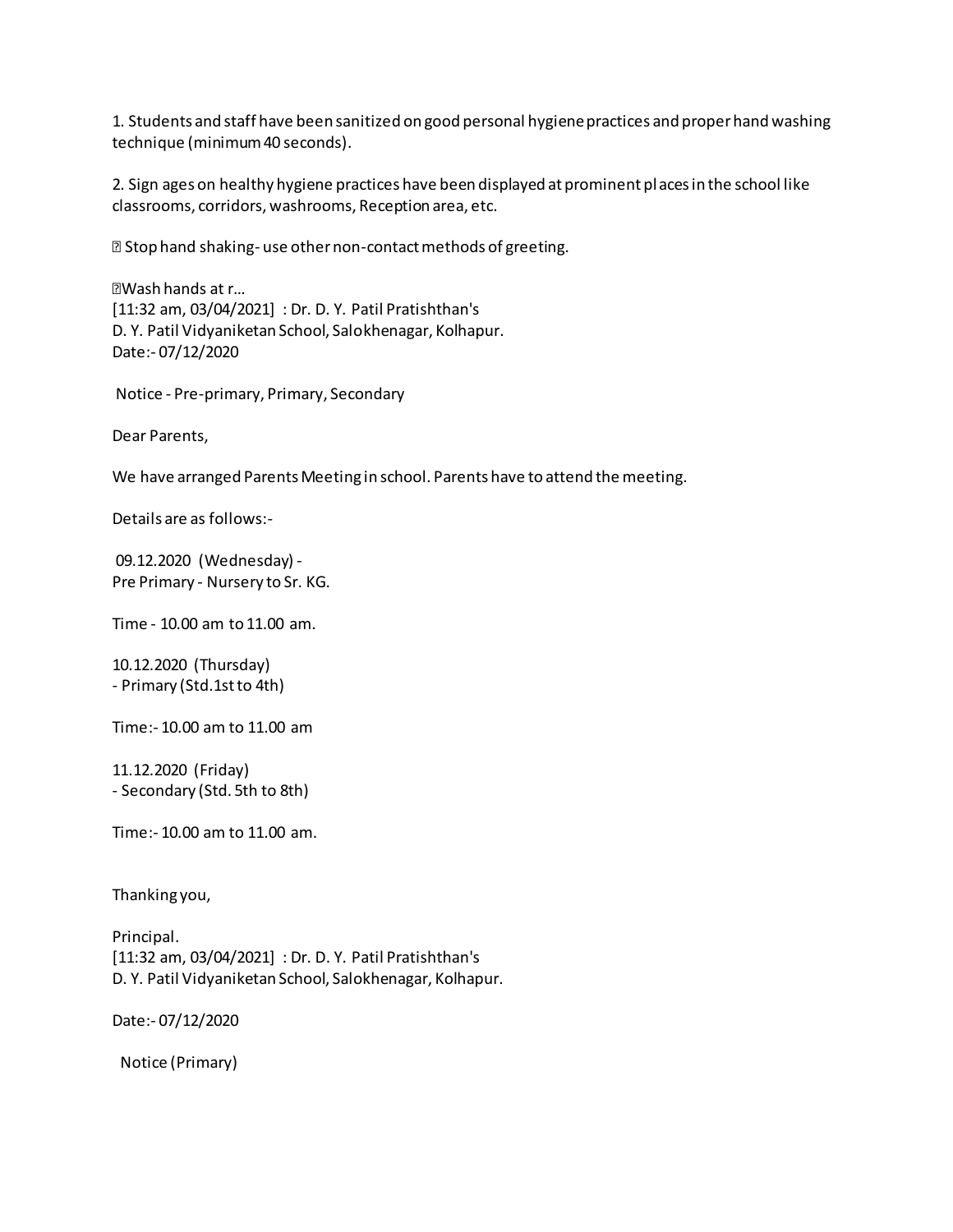Dear Parents,

Result of Parent's Salad Making Competition

I to IV

1st-Uma Satam ( Anay Satam std.I )

2nd- Komal Kawade (Tanisha Kawade std. II)

3rd- Pradnya Koli (Arnav Koli std.II)

Congratulations<sup>[201</sup>2]

Thanking you,

Principal. [11:32 am, 03/04/2021] : Dr. D. Y. Patil Pratishthan's D. Y. Patil Vidyaniketan School, Salokhenagar, Kolhapur.

Date:- 07/12/2020

Notice (Primary and Secondary)

Dear Parents,

Result of Lantern Making Competition

I to IV 1st -Sarangi Lohar -IIIA

2nd - Mohit Bakre-IA Multiple Dabhade-IA

3rd- Vidisha Patil - IC MIhir Pavale - IIB

V to VIII 1st - Bhakti Vastakar-V 2nd - Manali Kandurkar - VI 3rd - Swanand Magdum - VIII

 Result of Diya Decoration Competition I to IV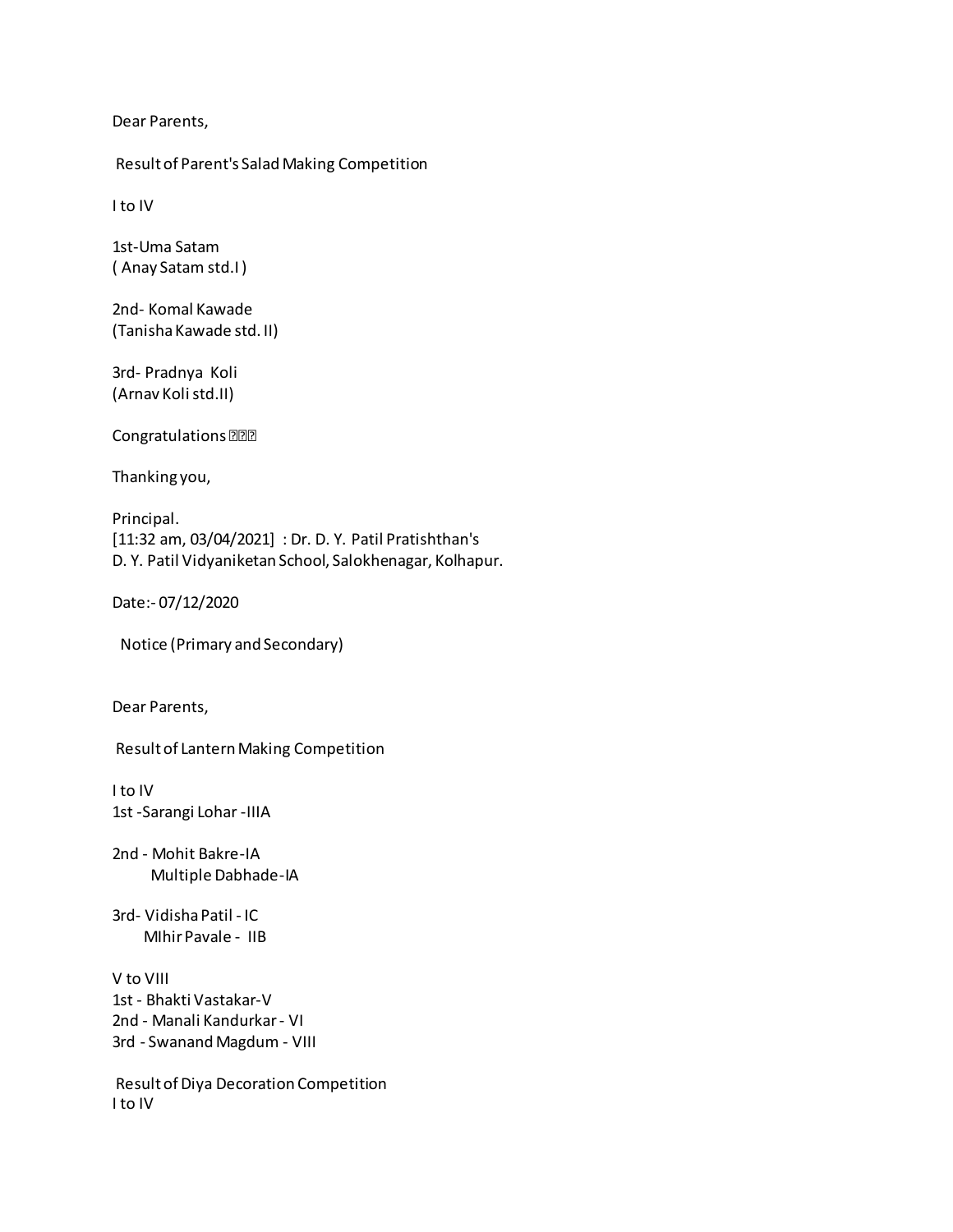1st -Sarangi Lohar -IIIA 2nd - Katya Nanda - IVA

V to VIII 1st -Anvi Kulkarni-VI 2nd - Manali kandurkar - VI 3rd - Bhakti Vastakar - V

Congratulations

Thanking you,

Principal. [11:32 am, 03/04/2021] : Dear Parents,

Please check below link for Look Alike Competition Videos uploaded on Facebook

https://www.facebook.com/309980009693171/posts/667756317248870/

Thank you,

Principal [11:32 am, 03/04/2021] : Dr. D. Y. Patil Pratishthan's D. Y. Patil Vidyaniketan School, Salokhenagar, Kolhapur.

Date:- 07/12/2020

Notice (Pre-Primary, Primary and Secondary)

Dear Parents,

Tomorrow (08/12/2020) there will be only online sessions as per schedule in the morning and no doubt solving session in the school, so please don't send children in the school tomorrow for doubt solving.

From 09/12/2020 there will regular schedule.

Thanking you,

Principal. [11:32 am, 03/04/2021] : Dr. D. Y. Patil Pratishthan's D. Y. Patil Vidyaniketan School, Salokhenagar, Kolhapur.

Date:- 10/12/2020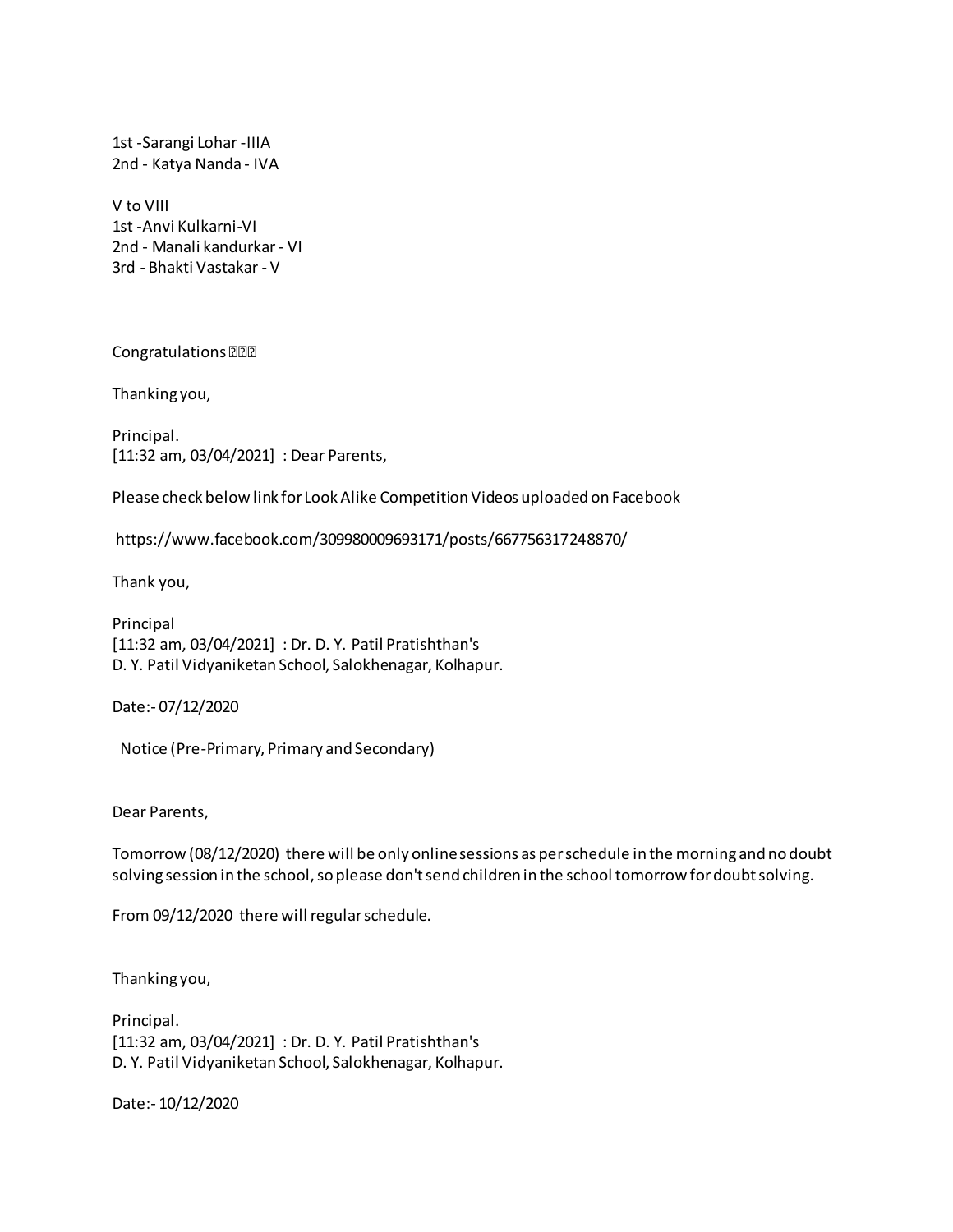Notice (Secondary)

Dear Parents,

- Skill Build Competition Results 2020
- 1. Preeti Deogade (Arnav Deogade std VII) Singing
- 1. Manorama Kotakonda (Vishnutej Kotakonda std V) Rangoli
- 2. Manisha Vastakar (Bhakti Vastakar std V) Rangoli
- 2. Vidya Kulkarni (Shambhavi Kulkarni std V) Singing

Congratulations

Thanking you,

Principal. [11:32 am, 03/04/2021] : Dr. D. Y. Patil Pratishthan's D. Y. Patil Vidyaniketan School, Salokhenagar, Kolhapur.

Date:- 14/12/2020

Notice(Primary and Secondary)

Dear Parents,

The students who have not given the examinations, there exams are on following dates:-

Mathematics Olympiad - 21st December 2020

Science Olympiad - 22nd December 2020

English Olympiad - 23rd December 2020

The Examination is on 16th December 2020.

The examination will be live from 9 AM onwards till 6 PM.

You may take the examination at any comfortable time of your choice.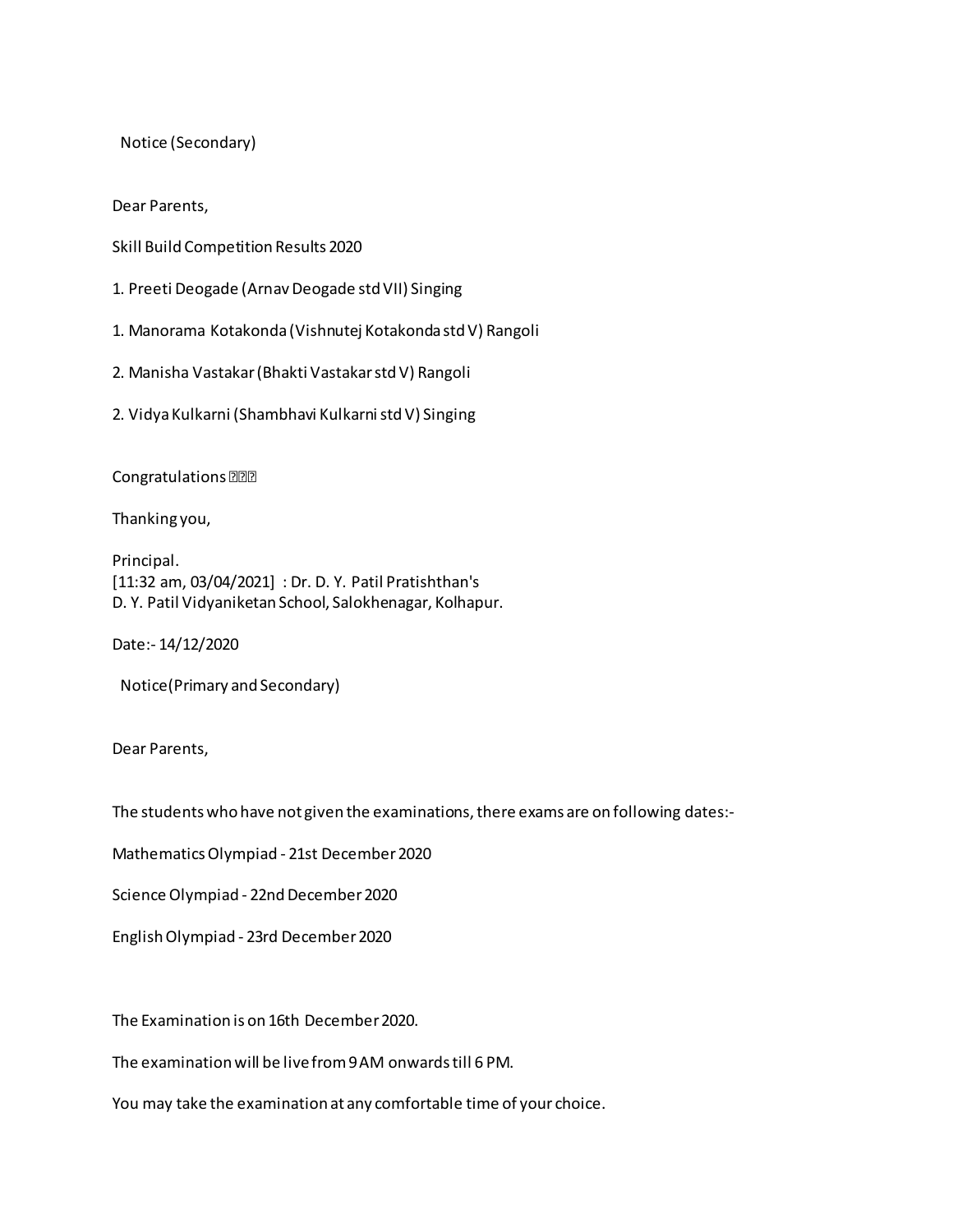Your username is mobile number.

Your password is mobile number.

Website is www.olympiads.co.in

Please follow the steps as mentioned below to take the examination:

1. Login to your account on www.olympiads.co.in.

2. Go … [11:32 am, 03/04/2021] : Dr. D. Y. Patil Pratishthan's D. Y. Patil Vidyaniketan School, Salokhenagar, Kolhapur.

Date:- 14/12/2020

(Pre Primary, Primary and Secondary)

Dear Parents,

All parents are requested to pay maximum possible amount from the fees before 20th December, 2020.

All the dates of three installments are already over.

We have considered the genuine problems of some of the parents.

We request you to pay the fees before 20th December, 2020 without fail.

Those who want to pay the fees online following are the details:-

RTGS/NEFT

Punjab National Bank

Branch:- Shahupuri, Kolhapur.

BANK A/C No. 03571132000300

IFSC CODE - PUNB0035710

Those who have already paid please ignore.

Thanking you,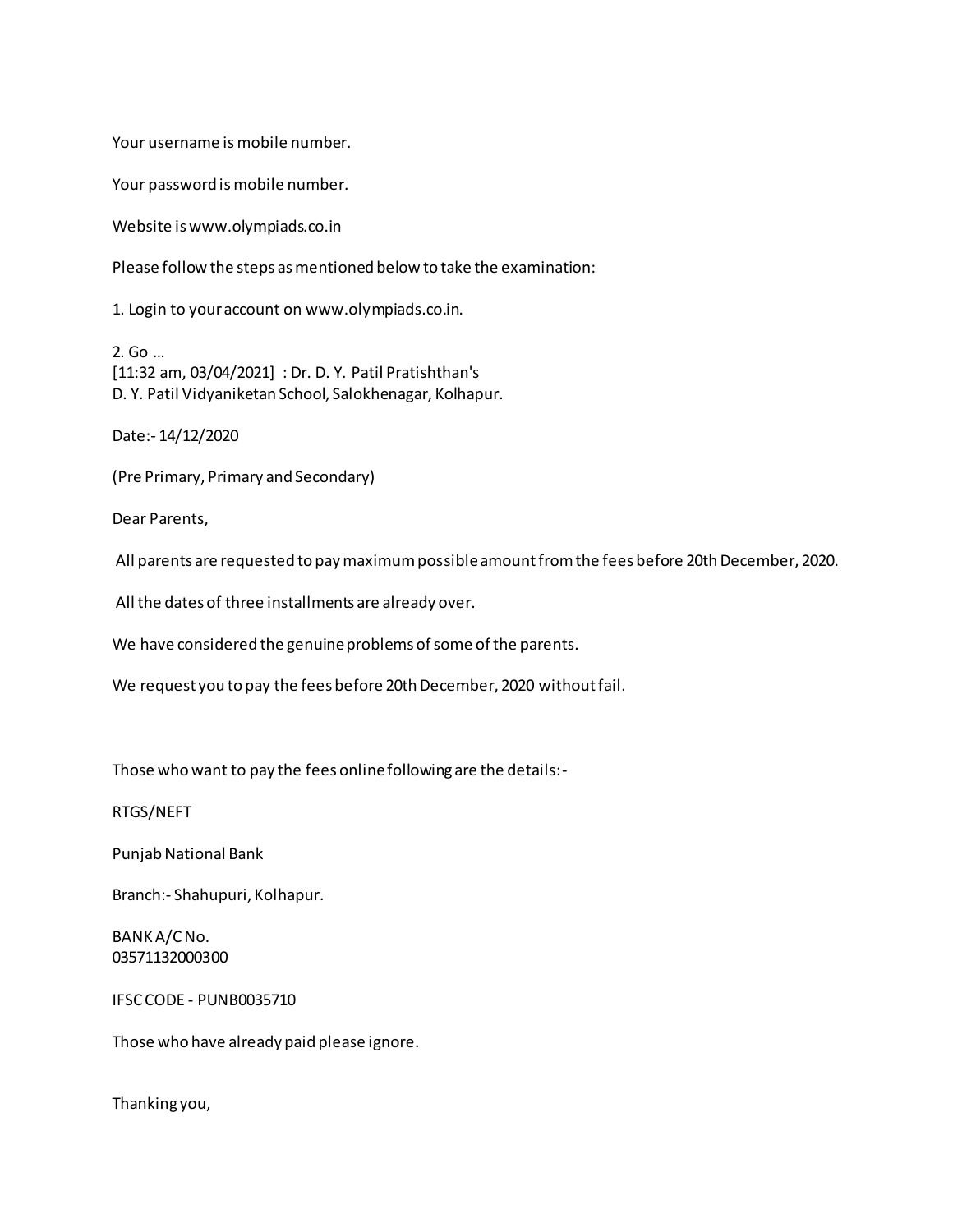Principal. [11:32 am, 03/04/2021] : Dr. D. Y. Patil Pratishthan's D. Y. Patil Vidyaniketan School, Salokhenagar, Kolhapur.

Date:- 15/12/2020

NOTICE

Dear Parents, ( Std VIII)

We have arranged meeting for class VIII parents.

This meeting will be together for students and parents.

All subject Teachers will explain about individual child's progress and performance and school has decided to implement new concepts, techniques for this these students. As this is senior class of school we would like to take more efforts for these students.

This meeting is compulsory for all the parents ( Both parents have to attend the meeting).

Details are as follows.

Date : 19/12/2020 Day : Saturday Time: 9 am to 10.30 am Venue: D Y Patil Vidyaniketan School Salokhenagar Kolhapur.

Thanking you, Principal. [11:32 am, 03/04/2021] : Dr. D. Y. Patil Pratishthan's D. Y. Patil Vidyaniketan School, Salokhenagar, Kolhapur.

Date:- 16/12/2020

Notice (Primary and Secondary)

Result of Handwriting Competition

IA 1st-Sadalage Siddhi S. 2nd-Ardekar Dhanaraj V. 3rd-Rajigare Shourya S. Bakare Mohit S.

IB Ist- More Rajveer R.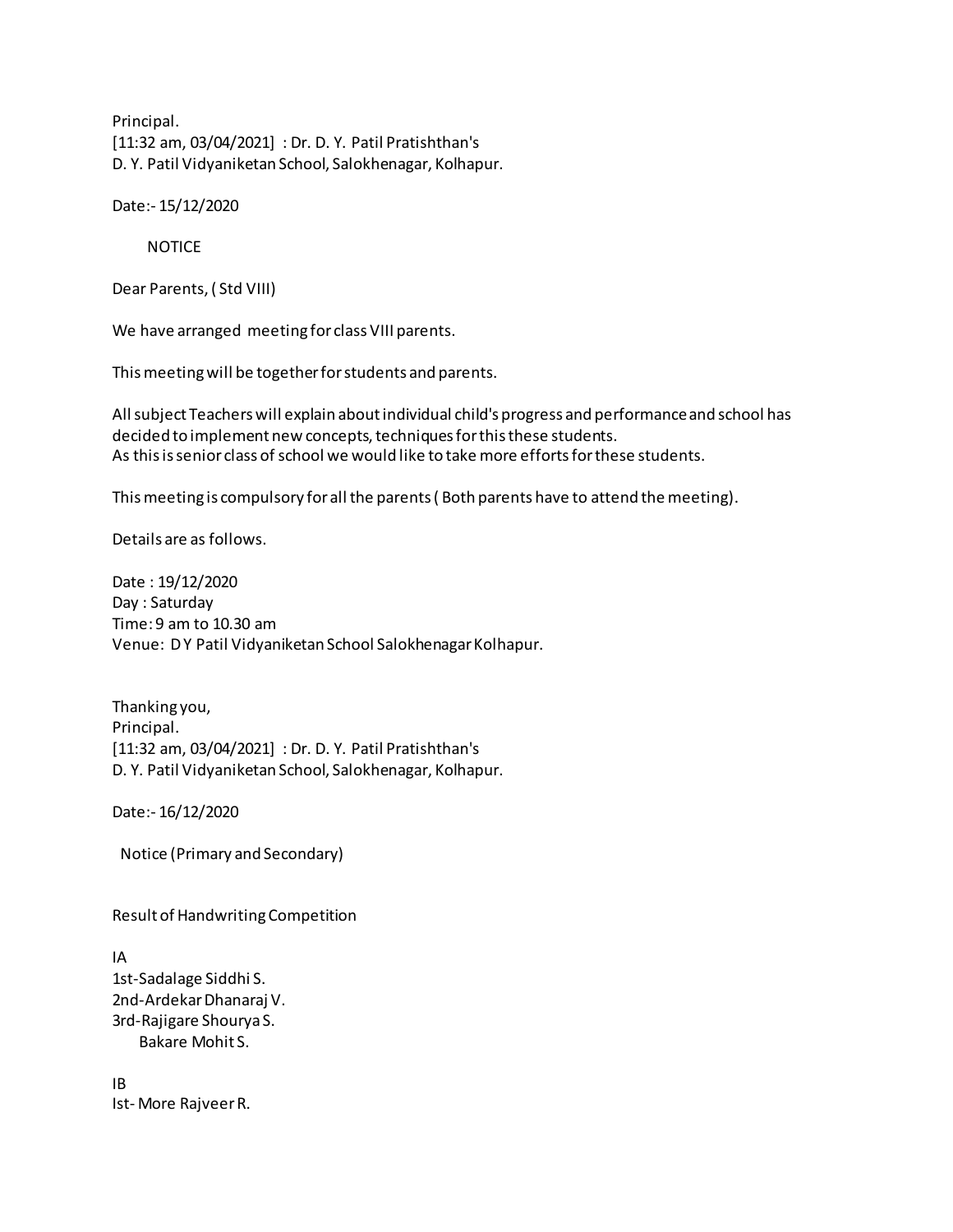2nd-Parit Parineeti Y. 3rd- Khade Shreya S.

IC 1st-Patil Aryavardhan N. Kulkarni Tripura A. 2nd- Pail Jyotirmayi A. 3rd-Gurav Runav A.

IIA 1st-Devekar Antra R. 2nd- Jadhav Shreejay N. 3rd- Malage Rucha S.

IIB 1st-Nille Mihir A. 2nd- Mudagoudar Abhyarthana B. 3rd-Patil Ojal R.

 $\mathsf{I}$ IC 1st-Korde Arnav S. 2nd -Patil Sanskar S.

IIIA 1st-Lohar Sarangi P. 2nd-Patade Anwesh S. 3rd-Chavan Ranveer V. Shelar Samruddhi A.

IIIB 1st-Mali Atharv P. 2nd-Deov… [11:32 am, 03/04/2021] : Dr. D. Y. Patil Pratishthan's D. Y. Patil Vidyaniketan School, Salokhenagar, Kolhapur.

Date:- 17/12/2020

NOTICE

Dear students,

On the occassion of

National Mathematics Day, in the remembrance of great Mathematician Dr.Srinivasa Ramanujan, we are conducting Maths Competition.

\* Students have to prepare mathematical models and submit in the school.

\* Last date for submission is Monday, 21-12-2020.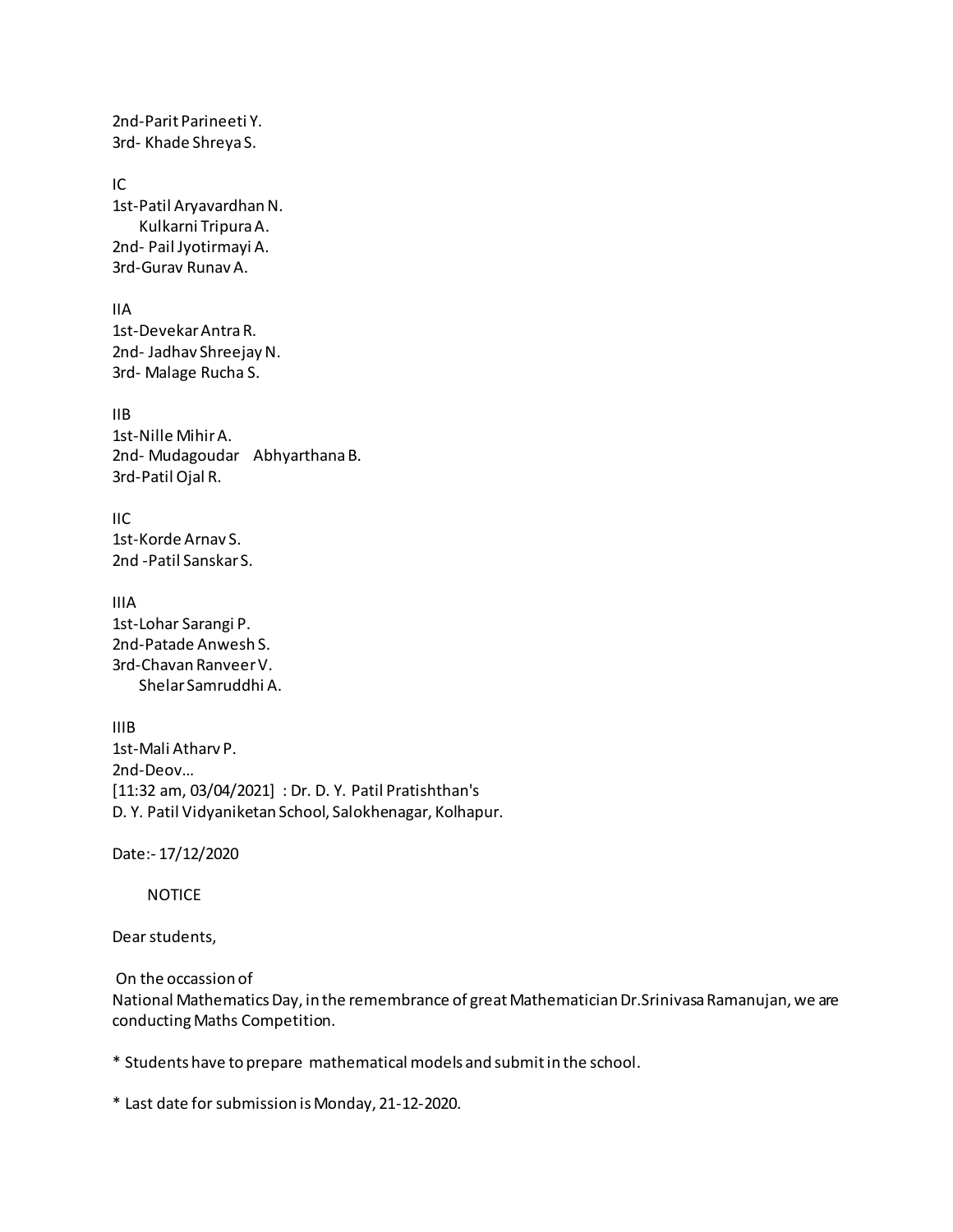Pics, images will not be considered for the competition.

\* Medals & Certificates will be given for Best 3 models.

Thanking you, Principal. [11:32 am, 03/04/2021] : Dr. D. Y. Patil Pratishthan's D. Y. Patil Vidyaniketan School, Salokhenagar, Kolhapur.

Date:- 18/12/2020

NOTICE ( Pre Primary, Primary and Secondary)

Dear Parents,

We are happy to inform you that admissions of our school for the academic year 2021-22 are open.

This is because of your cooperation and faith on us.

We are sending a Google form link along with the notice.

We request you to forward this link to your relatives, friends etc. those who are interested to take admission of their kids in our school. This will be a sort of help for the school from parents so that we can reach easily to the parents who are interested to be a part of our school family.

Note :- Interested Parents (new parents) have to fill the google form and submit… [11:32 am, 03/04/2021] : Dr. D. Y. Patil Pratishthan's D. Y. Patil Vidyaniketan School, Salokhenagar, Kolhapur.

Date:- 18/12/2020

NOTICE

Dear Parents,

We have arranged meeting for class VIII parents tomorrow i.e. on 19/12/2020.

□ There will be meeting for Std - VIII at 9:00am to 10:00 am.

 $\Box$  All the parents as well as students of the same class have to attend the meeting.

 $\Box$  Tomorrow from std V to VIII, 1st period will be conducted online as usual.

 $\Box$  2nd and 3rd periods from std V to VIII will be managed by sharing videos of particular subject. (No online sessions.)

 $\square$  This meeting is compulsory for all the parents of std. VIII (Both parents have to attend the meeting). .